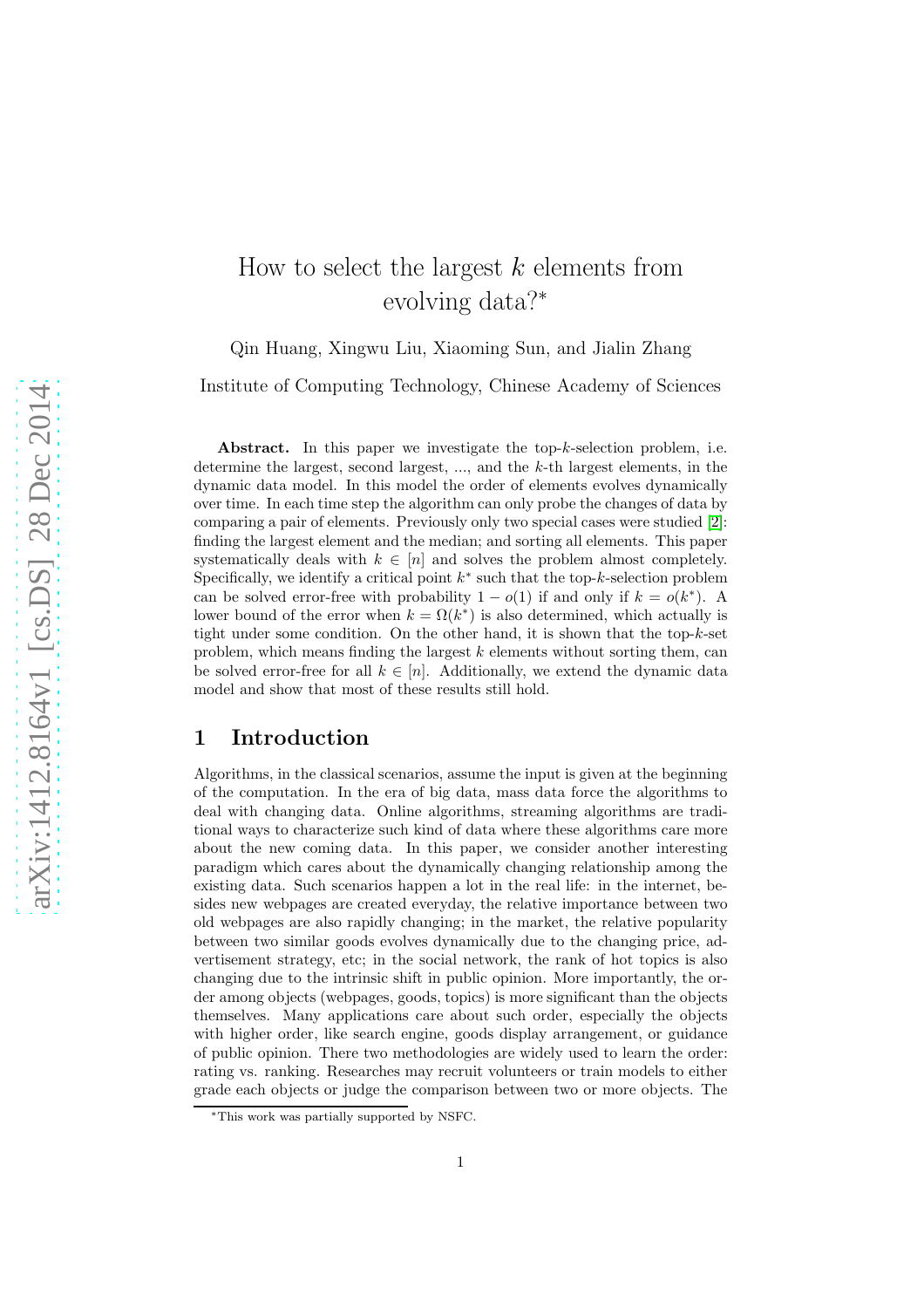advantage and weakness between these two methods is a controversial question for a long time [\[1,](#page-21-1) Ch.7].

In this paper, we focused on a simplified model based on evolving relationships among data and learning methods based on comparison. The framework we use was first proposed by Anagnostopoulos et al. [\[2\]](#page-21-0) to study many traditional problems including sorting and selection. In the model, a set  $U$  of  $n$ objects is equipped with a total order  $\pi^t$  that evolves over discrete time  $t \in \mathbb{N}$ . At each time slot,  $\alpha$  random consecutive pairs are swapped. In this paper, we further generalize their model to Gaussian-swapping model by relaxing the locality condition that we only swap consecutive pairs in the evolution. The evolution is stochastic, and the only way to probe  $\pi^t$  is by querying: at time t, one can choose an arbitrary pair of objects in U and query their order in  $\pi^t$ . The goal is to learn the information about the true order  $\pi^t$  at every time t. In this paper, we focus on the top- $k$  largest objects in the order. See the formal definition of the problem in Section [2.](#page-3-0)

Anagnostopoulos et al. [\[2\]](#page-21-0) proposed a randomized sorting algorithm for the whole set, which at every time t, with probability  $1 - o(1)$ , guarantees that the Kendall tau distance between  $\pi^t$  and the predicted order  $\tilde{\pi}^t$  is at most  $O(n \ln \ln n)$ . On the other hand, they showed that there is only a minor opportunity to improve the algorithm since the error is lower-bounded by  $\Omega(n)$ , for  $t > \frac{n}{8}$ . They also considered selecting the k-th largest elements (particularly the largest element and the median) problem and showed that with probability  $1-o(1)$ , their selection algorithm will output the right element, for any  $k \in [n]$ . In the statistical data setting, when a selection algorithm output the  $k$ -th largest element, it automatically determined the set of largest  $k$  elements (see for example Knuth's book [\[4\]](#page-21-2)). However, this is not apparent in this evolving data setting. A more challenge problem is that besides the set of the largest  $k$  elements, the algorithm is expected to output the right order of these elements at the same time. We call the first problem top-k-set problem and the latter one top-k-selection problem.

#### Our contributions

We firstly summarize our results for Anagnostopoulos's model. In this paper, we provide an algorithm which for every time  $t$ , it can predict the top-k-set (i.e. the largest k elements) with probability  $1 - o(1)$ . For top-k-selection problem, we show almost tight results under the probability  $1 - o(1)$ . In the work of Anagnostopoulos et al. [\[2\]](#page-21-0), they solved the case of  $k = 1$  and  $k = n$  where the first case can be correctly output with probability  $1-o(1)$ , while the error lower bound is  $\Omega(n)$  under the probability  $1 - o(1)$  for the latter case. In this paper we solve the rest cases. For constant  $\alpha$ , we propose an algorithm which aims to minimize the Kendall tau distance between the largest  $k$  elements in  $\pi^t$  and our predication  $\tilde{\pi}^t$ . When  $k = o(\sqrt{n})$ , our algorithm can guarantee that with probability  $1-o(1)$  it will output the largest k elements with the right order, i.e. the Kendall tau distance is 0. For  $k = \Theta(\sqrt{n})$ , the probability to output exactly right order is still a constant, while we also show that no algorithm can achieve success probability  $1 - o(1)$  in this case. For  $k = \omega(\sqrt{n})$ , our algorithm can guarantee that with probability  $1 - o(1)$  Kendall tau distance error is at most  $O(\frac{k^2}{n})$  $\frac{\kappa^2}{n}$ ). On the other hand, no algorithm with successful probability  $1 - o(1)$ can achieve better than  $\Theta(\frac{k^2}{n})$  $\frac{k^2}{n}$ ). We then generalize our algorithm to general  $\alpha$ . All positive results and some of the negative results can be extended to any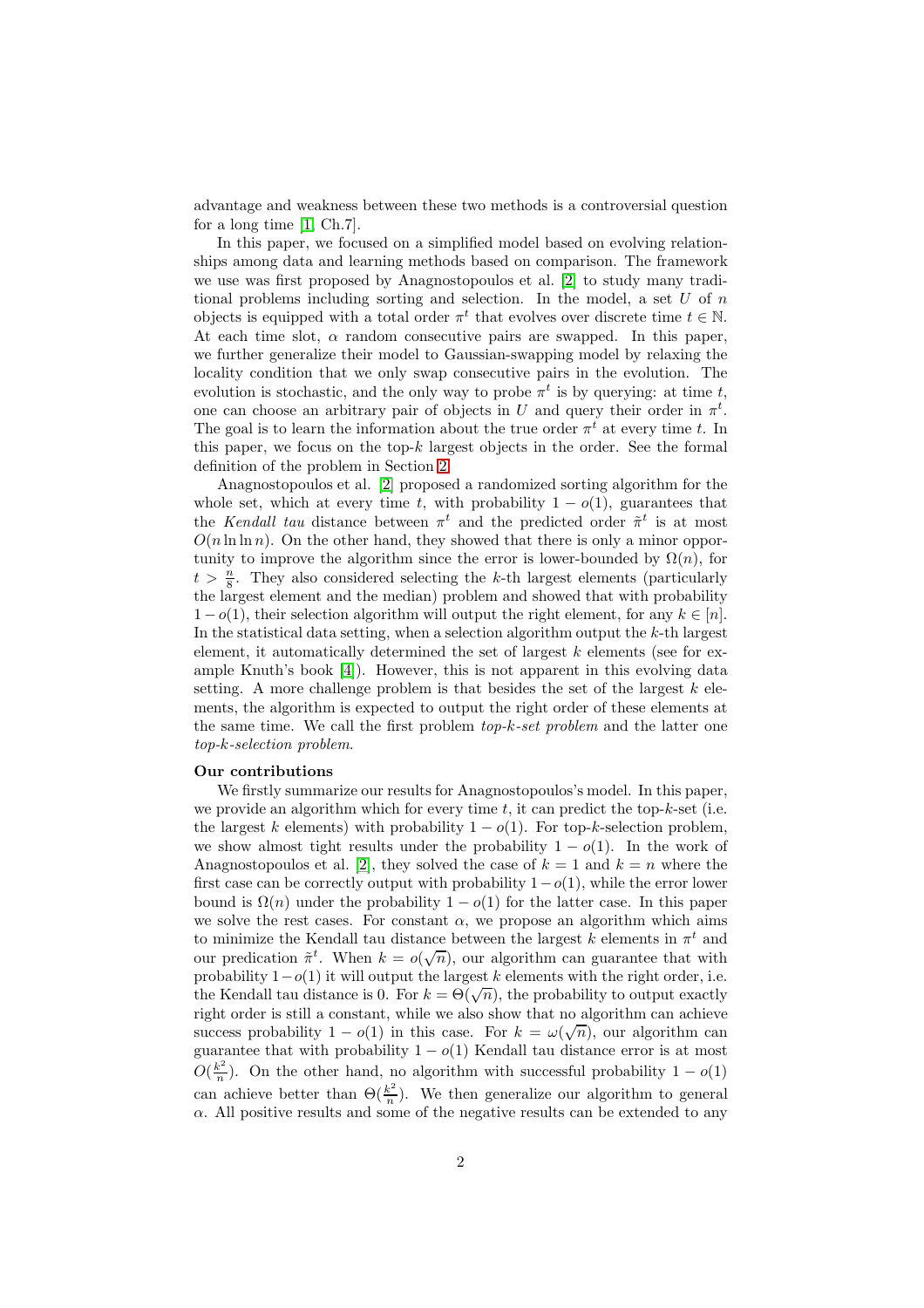$\alpha = o\left(\frac{\sqrt{n}}{\ln n}\right)$  $\frac{\sqrt{n}}{\ln n}$ , see Section [3.2](#page-7-0) for details. We summarize our results in Table [1.](#page-2-0)

<span id="page-2-0"></span>Table 1: Consecutive-swapping model k  $X \triangleq \mathrm{KT}(\tilde{\pi}_k^t, \pi_k^t)$  $o(\sqrt{\frac{n}{\alpha}})$  Pr(X = 0) = 1 –  $o(1)^*$  $\Theta(\sqrt{\frac{n}{\alpha}})$   $Pr(X = 0) = \Omega(1)$  $\omega(\sqrt{\frac{n}{\alpha}})$  Pr $(X = O(\frac{k^2\alpha}{n})) = 1 - o(1)^{\dagger}$ 

In  $*$  case these bounds are tight among any algorithm with success probability  $1-o(1)$ : In † case, the tight result holds for constant  $\alpha$ . See section [3.2](#page-7-0)

We then generalize our results to the Gaussian-swapping model. In the Gaussian-swapping model, at each time slot, the rank difference of any chosen swapped pairs follows a Gaussian distribution, while in the original model, the rank difference is always 1 (i.e. consecutive pairs). We get similar results for this model and summarize them in Table [2.](#page-2-1)

<span id="page-2-1"></span>

| Table 2: <i>Gaussian-swapping model</i> |                                                     |
|-----------------------------------------|-----------------------------------------------------|
|                                         | $X \triangleq KT(\tilde{\pi}_{k}^{t}, \pi_{k}^{t})$ |
|                                         | $Pr(X = 0) = 1 - o(1)$                              |
|                                         | $Pr(X = 0) = \Omega(1)$                             |
|                                         | $Pr(X = O(\frac{k^2 \ln n}{n})) = 1 - o(1)$         |

Related work

The investigation of top- $k$ -set and top- $k$ -selection problem can date back to 1960s [\[3,](#page-21-3) [4\]](#page-21-2) and have been studied extensively [\[5,](#page-21-4) [6,](#page-21-5) [7,](#page-21-6) [8\]](#page-21-7). Sorting-related problems on dynamic data were just initiated very recently. Anagnostopoulos et al. [\[2\]](#page-21-0) focused on two extreme cases  $(k = 1 \text{ and } k = n)$  of the top-k-selection problem, which inspired us to explore the problem for general  $k$ . Additionally, the data evolving model in [\[2\]](#page-21-0) is restricted in the sense that at every time step t, only  $\alpha = O(1)$  consecutive pairs are swapped. In this work we extend the model to allow  $\alpha = \omega(1)$  and the pairs to be non-consecutive, so that the data can evolve faster and less locally.

Dynamic data are also studied in the graph setting [\[10\]](#page-21-8). They considered two classical graph connectivity problems (path connectivity and minimum spanning trees) where the graph keeps changing over time and the algorithm needs to periodically probe the graph to maintain the path or spanning tree. In dynamic graph model, more results are proposed recently to show new ideas and experimental results. Bahmani et al. [\[11\]](#page-21-9) designed an algorithm to approximately compute the PageRank, and Zhuang et al. [\[12\]](#page-21-10) considered the influence maximization problem in dynamic social networks. On the other hand, Labouseur et al. [\[13\]](#page-21-11) and Ren [\[14\]](#page-21-12) dealt with the data structure and management issues which enable efficient query processing for dynamic graphs. Moreland [\[9\]](#page-21-13) experimentally verified the theoretical bounds predicted in [\[2\]](#page-21-0).

It is worth noting that our dynamic data model looks quite different point of view compared with computing under noisy information [\[15,](#page-22-0) [16\]](#page-22-1). In the research of noisy data, the key difficulty is the misleading information. But in our model, we treat the dynamical evolution and query results to be correct, while the difficulty comes from the fact that we cannot immediately learn all changes.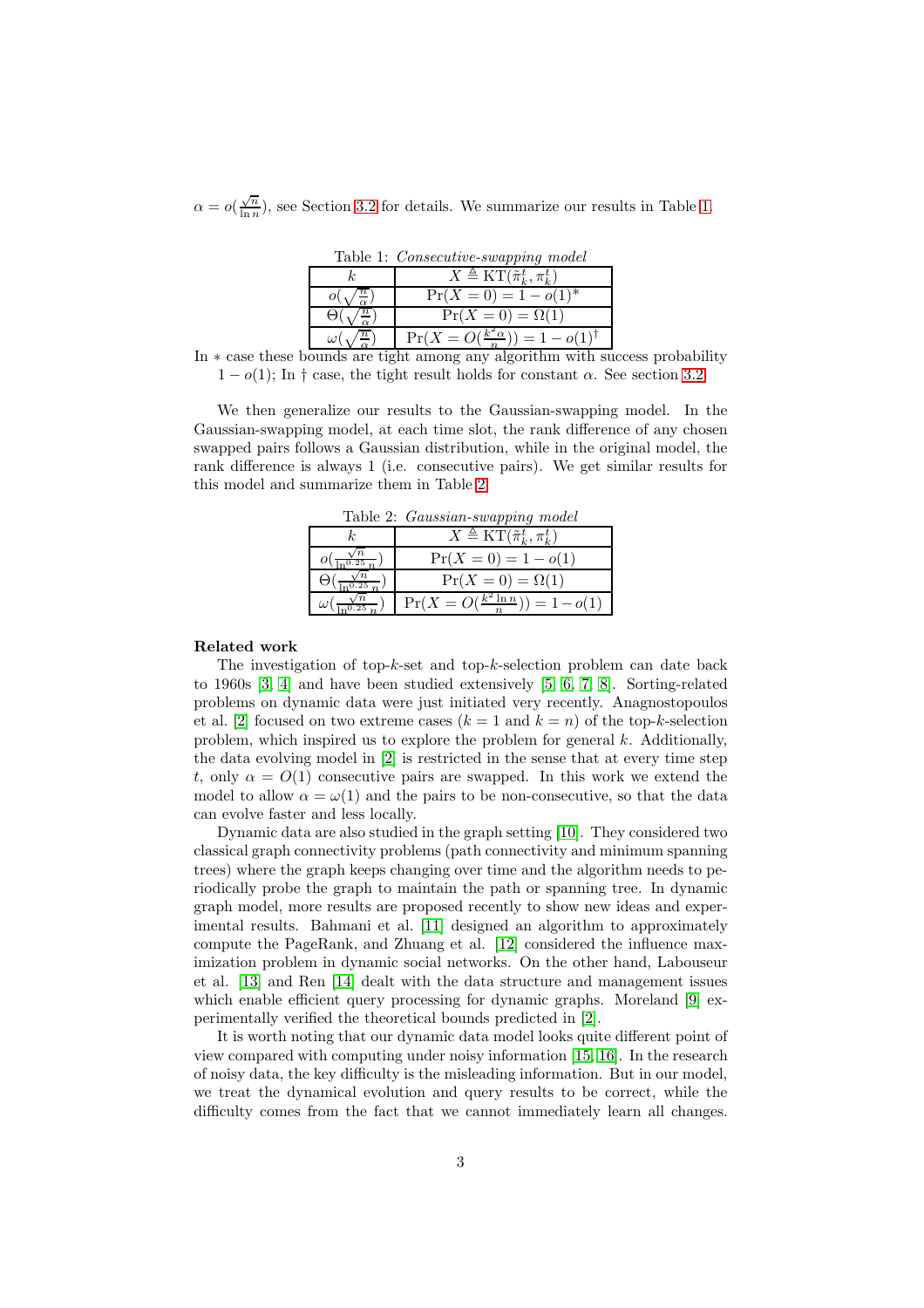We can only observe the real data by probing the partial information about the data. The key is to choose the probing strategies in order to approximate the real data with high probability.

In the algorithm community, there are many other models dealing with dynamic and uncertain data, from various points of view. However, none of these captures the two crucial aspects of our dynamic data scenario: the underlying data keeps changing, and the data exposes, by the probe model, only limited information to the algorithm. For example, data stream algorithms [\[17\]](#page-22-2) deal with a stream of data, typically with limited space, but algorithms can observe the entire data; local algorithms on graphs [\[18,](#page-22-3) [19\]](#page-22-4) try to capture a certain property using a limited number of query to the underlying graphs, but the graphs are typically static; in online algorithms [\[20\]](#page-22-5), though the data is coming over time and be processed without knowledge of the future data, the algorithms know all the data up to now; the multi-armed-bandit model [\[21\]](#page-22-6) tends to optimize the total gain value in a finite exploration-exploitation process, while our framework concerns the performance of the algorithm at every time slot.

The rest of the paper is organized as follows. In Section [2,](#page-3-0) we provide the formal definition of our models and the problems. Section [3](#page-4-0) is devoted to solving top-k-set problem and top-k-selection problem in the consecutiveswapping model. In Section [4,](#page-13-0) the problems are investigated in the Gaussianswapping model. Section [5](#page-20-0) concludes the paper.

# <span id="page-3-0"></span>2 Preliminaries

We now present the formal definition of our evolving model of dynamic elements. Let U be a set with n elements  $U = \{u_1, ..., u_n\}$ , and let U be the set of all possible total orders over U, that is,  $\mathcal{U} = {\pi : U \to \{1, 2, \dots, n\} \mid \pi(u_i) \neq \emptyset}$  $\pi(u_j) \forall i \neq j$ . For convenience, related to order  $\pi$ , we say  $\pi^{-1}(1)$  is the largest element, and  $\{\pi^{-1}(1), \cdots, \pi^{-1}(k)\}\$ is the largest k elements.

In the paper, we consider the evolving process that the order of  $U$  will gradually change as time goes by. Let  $\pi^t \in \mathcal{U}$  be the total order of U at time step t. For every  $t > 1$ ,  $\pi^t$  is obtained from  $\pi^{t-1}$  by sequential  $\alpha$  steps. In each step, we swap one random pair of consecutive elements. Here,  $\alpha$  can be a constant or an integer function of  $n$ . We call such dynamic model *consecutive-swapping* model. We further generalize the model to *Gaussian-swapping model* by relaxing the locality condition that we only swap consecutive pairs in the evolution. We define the distance of  $u_i \in U$  and  $u_i \in U$  related to a total order  $\pi \in \mathcal{U}$  as  $d_{\pi}(u_i, u_j) = |\pi(u_j) - \pi(u_i)|$ . In the Gaussian-swapping model, for every  $t > 1$ ,  $\pi^t$  is still obtained from  $\pi^{t-1}$  by sequential  $\alpha$  steps, and in each step, one random pair of elements (not necessary consecutive) will be swapped according to the following distribution. We firstly choose  $D$  according to Gaussian distribution, that is,  $Pr(D = d) = \beta e^{\frac{-d^2}{2}}$  where  $\beta$  is the normalizing factor. And then uniformly randomly choose a pair with distance  $D$ . Thus, the probability to choose the pair  $(u_i, u_j)$  is  $\frac{\beta e^{-\frac{d^2}{2}}}{n-d}$  where d is the distance of  $u_i$  and  $u_j$  related to the current total order.

Algorithms in this paper are assumed to have restricted access to the dynamic data. The only way the algorithm can probe the data is by comparative queries: at any time t, given a pair of elements  $u_1, u_2 \in U$ , it can obtain whether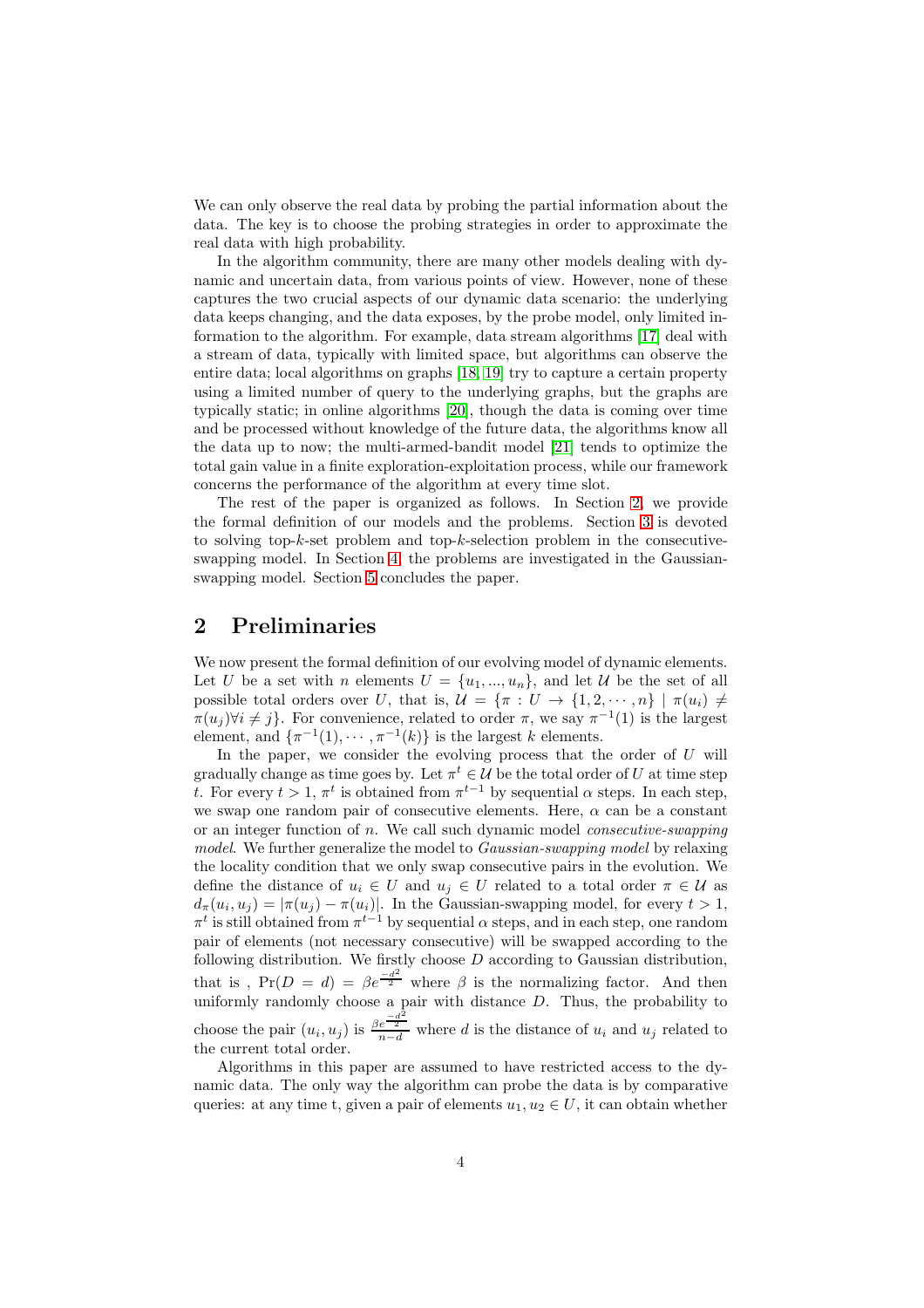$\pi^t(u_1) > \pi^t(u_2)$  or not. An algorithm can query at most one pair of elements at one time step.

Now we define *I*-sorting problem for any index set  $\mathcal{I} \subseteq \{1, \dots, n\}$ : find out not only all the elements whose ranks belong to  $I$ , but also their ranks respectively. The concept of  $\mathcal I$ -sorting problem unifies both the sorting problem ( $|Z| = n$ ) and the selection problem ( $|Z| = 1$ ). This paper mainly studies  $Top-k-selection problem$ , which is the special case of  $\mathcal{I}$ -sorting problem with  $\mathcal{I} = \{1, 2, \dots k\}$  for  $1 \leq k \leq n$ . For simplicity, we use notation  $\pi_k^t$  to represent the order restricted to largest  $k$  elements in this paper. A closely-related problem, called Top-k-set problem, is also studied. It requires to find out  $\{(\pi^t)^{-1}(1), \cdots, (\pi^t)^{-1}(k)\}\$ at every time t, not caring about the ranks.

We then define the measurement of performance of the algorithm. In top- $k$ set problem, we want to maximize the probability that our output set is exactly the same as the true set for any sufficiently large  $t$ . In top- $k$ -selection problem, besides guarantee that the top- $k$ -set output by the algorithm is correct, we also try to minimize the Kendall tau distance between our output order and the true order. Suppose  $\tilde{\pi}_k$  is the output of our algorithm and  $\pi_k$  is the true order of largest k elements. The Kendall tau distance  $KT(\tilde{\pi}_k, \pi_k)$  is defined as  $KT(\tilde{\pi}_k, \pi_k) = |\{(a, b) : a < \tilde{\pi}_k \ b \wedge b < \pi_k \ a\}|$  where  $a < \pi b$  if a is smaller than b according to permutation  $\pi$ . Note that the maximum Kendall tau distance is  $\Theta(k^2)$ .

Throughout our paper, one building block of our algorithms is the randomized quick-sort algorithm. We describe the randomized quick-sort algorithm briefly. It works as follows: (1) Randomly and uniformly pick an element, called a pivot, from the array. (2) Compare all elements with the pivot. Two subarrays are obtained: one consisting of all the elements smaller than the pivot, and the other consisting of the other elements except the pivot. (3) Recursively apply steps 1 and 2 to the two sub-arrays until all the sub-arrays produced are singleton.

## <span id="page-4-0"></span>3 Consecutive-swapping Model

In this section, we consider the top- $k$ -set problem and the top- $k$ -selection problem in the consecutive-swapping model. For the top-k-set problem, Subsec-tion [3.1](#page-4-1) shows an algorithm which is error-free with probability  $1 - o(1)$  for arbitrary k. Subsection [3.2](#page-7-0) is devoted to the top-k-selection problem. It presents an algorithm that is optimal when  $\alpha$  is constant or k is small.

#### <span id="page-4-1"></span>3.1 An algorithm for the  $Top-k\text{-}set$  problem

The basic idea is to repeatedly run quick-sort over the data  $U$ , extract the set of the largest  $k$  elements by the resulting order, and output this set during the next run. But an issue should be addressed: since the running time of quick-sort is  $\Omega(n \ln n)$ , the set of the largest k elements will change with high probability during the next run, leading to out-of-date outputs. Considering that the rank of every element does not change too much during the next quick-sort, a solution is to parallel sort a small subset of  $U$  that contains the largest  $k$  elements with high probability.

Specifically, the algorithm  $Top-k-set$  consists of two interleaving algorithms (denoted by  $QS_1$  and  $QS_2$ , respectively), each of which restarts once it terminates. In the odd steps,  $QS_1$  calls quick-sort to sort  $U$ , preparing two sets  $L$  and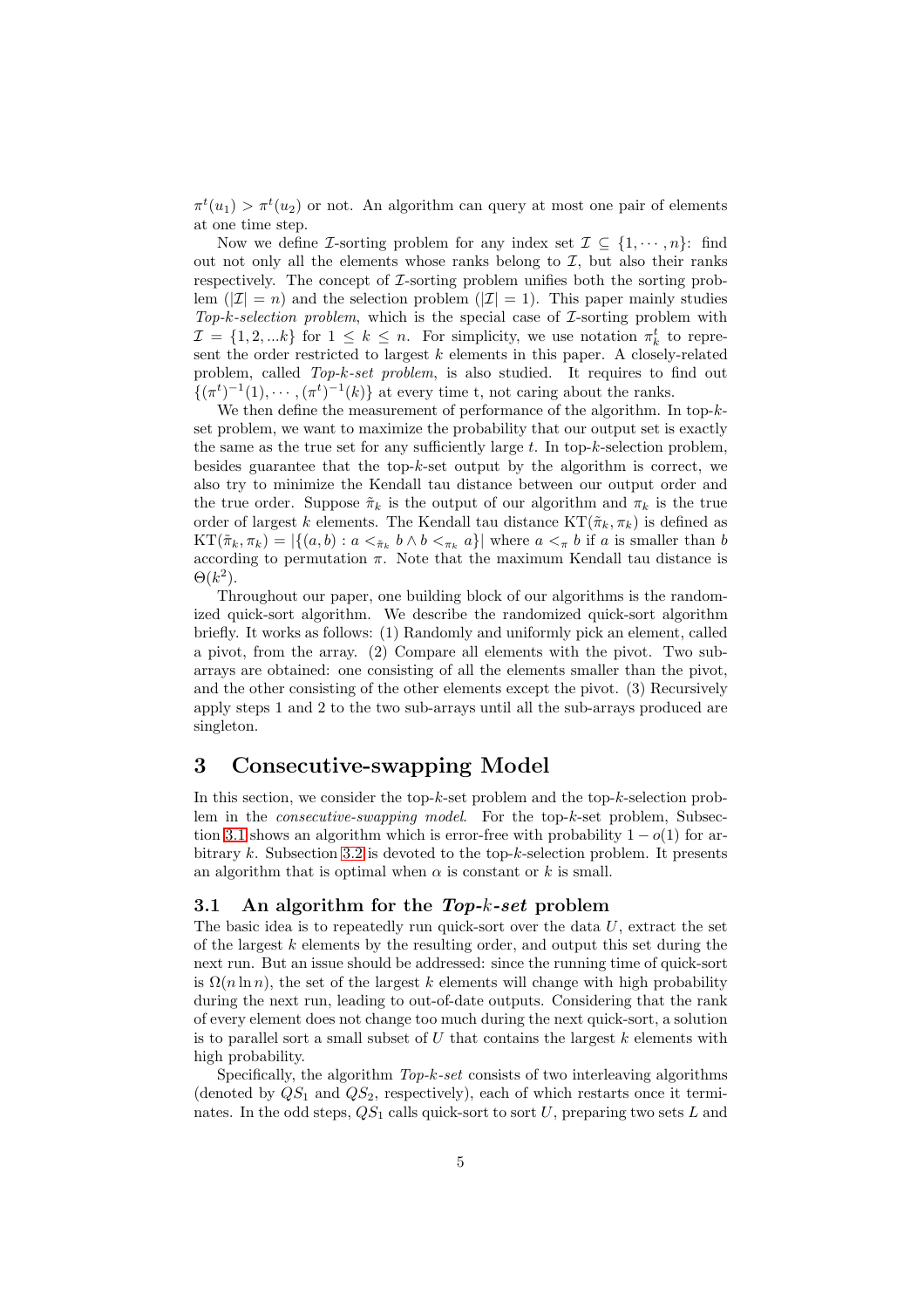$C$ . Actually, with high probability,  $L$  consists of the elements that will remain among top- $k$  during the next run of  $QS_1$ , while C contains all the elements that can be among top-k in the period.  $QS_2$  uses the sets L and C computed by the last run of  $QS_1$  to produce the estimated set of largest k elements. At time t, the output  $\tilde{T}_t$  of the algorithm is the set  $\tilde{T}$  computed by the previous run of  $QS<sub>2</sub>$ .

#### <span id="page-5-0"></span>Algorithm 1 Top-k-set Input: A set of elements U Output:  $\widetilde{T}$ 1: while (true) do 2: Execute in odd steps:  $\frac{*QS_1*}{}$ 3:  $\tilde{\pi} \leftarrow \text{quick.sort}(U)$  in decreasing order<br>4:  $L \leftarrow \tilde{\pi}^{-1}(\{1, 2, ..., k - c\alpha \ln n\})$  and ( 4:  $L \leftarrow \tilde{\pi}^{-1}(\{1, 2, ..., k - c\alpha \ln n\})$  and  $C \leftarrow \tilde{\pi}^{-1}(\{k - c\alpha \ln n + 1, ..., k + c\alpha \ln n\})$  $c\alpha \ln n$ ) /\*The constant c will be determined in the proof\*/ 5: Execute in even steps:  $\frac{8}{9}$  /\* $\frac{2}{9}$  /\* 6:  $\tilde{\pi}_C \leftarrow$  quick sort $(C)$  in decreasing order 7:  $\tilde{T} \leftarrow L \bigcup \tilde{\pi}_C^{-1}(\{1, 2, ..., c\alpha \ln n\})$ 8: end while

<span id="page-5-2"></span>Two lemmas are needed for analyzing the performance of Algorithm [1.](#page-5-0)

<span id="page-5-1"></span>**Lemma 1.** For any  $\alpha = o(n)$ , the running time of the standard randomized quick-sort algorithm in the consecutive-swapping model is  $O(n \ln n)$  in expectation and with probability  $1 - o(1)$ .

Proof. This proof is inspired by the proof of [\[2,](#page-21-0) Proposition 3] and the proof of the time complexity of the randomized quick-sort algorithm[\[22\]](#page-22-7).

We first recall the main steps in proving that the time complexity of the randomized quick-sort on static data is  $O(n \ln n)$  with probability  $1 - o(1)$ .

- 1. A pivot is said to be good if it divides the array of size s into two subarrays each having at least  $\gamma s$  elements, where  $0 < \gamma < 0.5$  is a constant. Thus the number of good pivots along a given path from the root to a leaf in the quick-sort execution tree is  $O(\ln n)$ .
- 2. In a given path, a pivot is good with constant probability and bad (i.e., not good) also with constant probability. By using Chernoff bound, the length of a given path is  $O(\ln n)$  with probability at least  $1 - o(1)$ .
- 3. By union bound, the lengths of all the paths are  $O(\ln n)$  with probability  $1-o(\frac{1}{n})$ . Therefore, the running time is  $O(n \ln n)$  with probability  $1-o(1)$ and in expectation.

In the *consecutive-swapping* model, since the true order keeps evolving, a pivot that is good at the time it is chosen might divide the array of size  $s$  into two parts one of which has fewer than rs elements. However, with probability  $1 - O(\frac{\alpha}{n})$ , each part will contain at least  $\frac{\gamma s}{2}$  elements. As a result, in the consecutive-swapping model, we redefine the term good pivot to be a pivot which divides the corresponding array of size s into two sub-arrays both having at least  $\frac{\gamma s}{2}$  elements. If  $\alpha = o(n)$ , with at least a constant probability  $\beta$  that a pivot is good. In any given path of length L, the number of good pivots is  $O(\ln n)$  and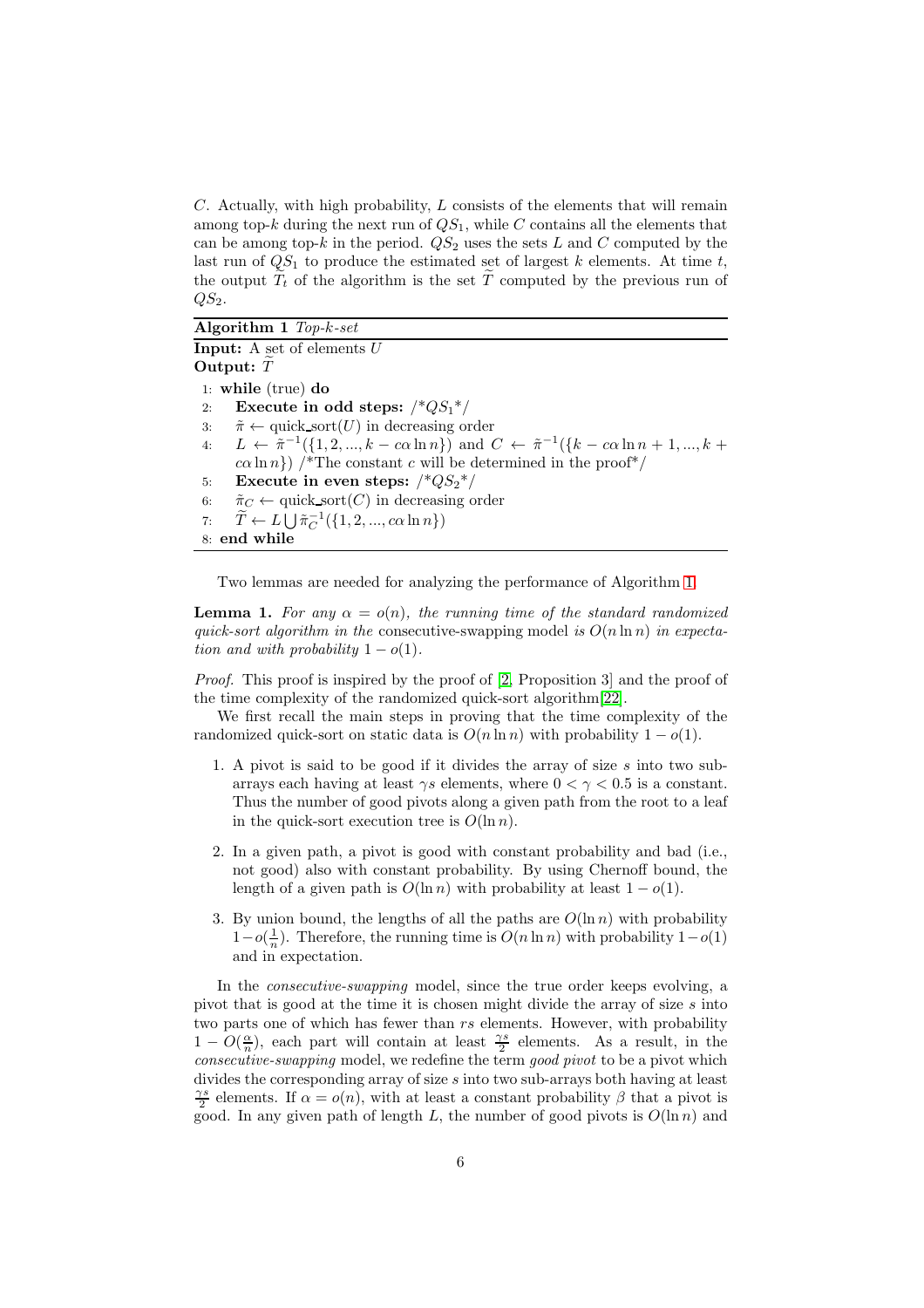the expectation of bad pivots is at most  $(1 - \beta)L$ . Thus by Chernoff bound the number of bad pivots is also  $O(\ln n)$  with probability  $1 - o(1)$ . Therefore, steps 2 and 3 hold.

<span id="page-6-0"></span>**Lemma 2.** In the consecutive-swapping model with  $\alpha = o(n)$ , consider a run of the standard randomized quick-sort from time  $t_0$  to  $t_1$ . For any  $u_i \in U$ , the number of incorrectly ordered pairs  $(u_i, u_j)$  is  $O(\alpha \ln n)$  with probability 1 –  $O(\frac{1}{n^3})$ . Specifically, with probability  $1-O(\frac{1}{n^2})$ ,  $|\pi^{t_1}(u_l)-\tilde{\pi}^{t_1}(u_l)|=O(\alpha \ln n)$ for any l.

Proof. This proof is similar to the proof of [\[2,](#page-21-0) Lemma 6].

Arbitrarily fix a  $u_i \in U$ . We first consider the set  $S = \{u_j \in U | u_i \leq_{\pi^{t_1}}\}$  $u_j, u_j < \pi t_1$   $u_i$ , Of course,  $S = S_1 \bigcup S_2$ , where  $S_1 = \{u_j \in U | \exists t \in [t_0, t_1), u_j < \pi t_1\}$  $u_i$ } and  $S_2 = \{u_j \in U | \forall t \in [t_0, t_1], u_i <_{\pi^t} u_j\}.$ 

Let  $Z_1 = |S_1|$ . It is bounded by the number of swaps involving  $u_i$ . Since at each time step,  $u_i$  was chosen to swap with probability at most  $\frac{2\alpha}{n}$  and the running time is bounded by  $O(n \ln n)$  in expectation and with high probability  $1-o(1)$ . We have that  $E[Z_1] \leq 2c_1 \alpha \ln n$  for some constant  $c_1$ . And by Chernoff bound,  $Pr(Z_1 \leq 4c_1 \alpha \ln n) = 1 - O(\frac{1}{n^3}).$ 

For any  $u_j \in S_2$ , there exists a pivot  $u_l$  which incorrectly places  $u_i$  and  $u_j$ . Specifically, when  $u_l$  is compared with  $u_i, u_l < u_i$  (by the true order at that time), but when it is compared with  $u_j, u_j < u_l$ .

Let  $Z_2 = |S_2|$ . It is thus bounded by the number of swaps that involve any pivot which is compared with  $u_i$ . We let  $X_l$  be the number of steps that an element  $u_l$  is a pivot and  $Y_l$  be the number of swaps that involve  $u_l$  while it is a pivot. Let  $Q_i$  be the set that consists of all the pivots which are compared with  $u_i$ . By the properties of the quick-sort algorithm, we have

$$
E\left[\sum_{l:u_l\in Q_i}X_l\right]=O(n)
$$

and

$$
\sum_{l: u_l \in Q_i} X_l \le c_1 n \ln n
$$

with probability  $1 - o(1)$  for a constant  $c_1$ . Since  $Y_l \sim Binomial(X_l, 2\alpha/n)$ , we have  $E[Z_2] \leq E[E[\sum_{u_l \in Q_i} Y_l | X_l]] = O(\alpha)$ . By Chernoff bound,  $Pr(Z_2 \leq$  $4c_1\alpha \ln n$  =  $1 - O(\frac{1}{n^3})$ .

Altogether,  $Pr(|S| \le 8c_1\alpha \ln n) = 1-O(\frac{1}{n^3})$ . Likewise, we also have  $Pr(|S'| \le$  $8c_1\alpha \ln n$  = 1 –  $O(\frac{1}{n^3})$ , where  $S' = \{u_j \in U | u_j \leq \pi^{t_1} u_i, u_i \leq \pi^{t_1} u_j\}$ . The first part of the lemma thus holds.

Now prove the second part of the lemma. By union bound, for every  $l$ ,  $|\pi^{t_1}(u_l) - \tilde{\pi}^{t_1}(u_l)| \leq c\alpha \ln n$  holds with probability at least  $1 - O(\frac{1}{n^2})$ , where  $c = 16c_1$ .

The following theorem shows that Algorithm [1](#page-5-0) is always error-free, up to high probability.

<span id="page-6-1"></span>**Theorem 1.** Assume that  $\alpha = o(\frac{\sqrt{n}}{\ln n})$  $\frac{\sqrt{n}}{\ln n}$ ). For any  $1 \leq k \leq n$ , we have  $Pr(T_t =$  $(\pi^t)^{-1}(\{1, 2, ..., k\})) = 1 - o(1)$ , where  $\tilde{T}_t$  is the output of Algorithm Top-k-set at time t,  $\pi^t$  is the true order of U at time t, and t is such that the algorithm QS<sup>1</sup> has run at least once.

 $\Box$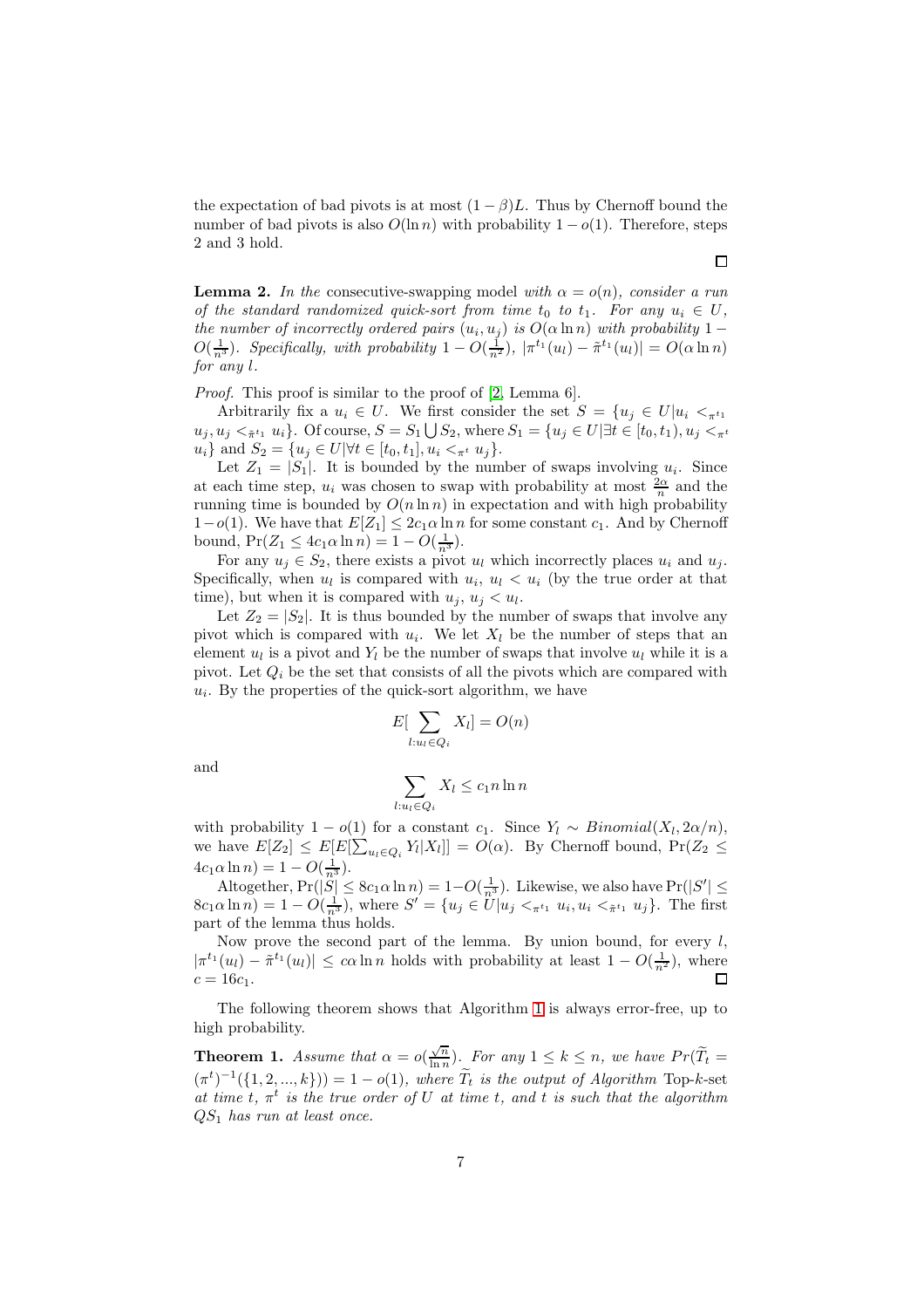*Proof.* Consider a run of  $QS_1$ , which starts at  $t_0$  and ends at  $t_1$ . By Lemma [1,](#page-5-1) we have  $t_1 - t_0 = O(n \ln n)$  in expectation and with probability  $1 - o(1)$ . By Lemma [2,](#page-6-0) we have that  $|\pi^{t_0}(u_l) - \tilde{\pi}^{t_0}(u_l)| \leq c_1 \alpha \ln n$  with probability  $1 - O(\frac{1}{n^2})$ for every  $u_l \in U$  and some constant  $c_1$ . During [ $t_0, t_1$ ], the rank of any element  $u_l$  changes less than  $c_2 \alpha \ln n$  with probability  $1 - O(\frac{1}{n^2})$  for some constant  $c_2$ . Hence, we have  $|\pi^t(u_l) - \tilde{\pi}^{t_0}(u_l)| \le (c_1 + c_2)\alpha \ln n$  with probability  $1 - o(1)$  at any time  $t \in [t_0, t_1]$  and any  $u_l \in U$ . Letting  $c = c_1 + c_2$ , we have  $|\pi^t(u_l) - \tilde{\pi}^{t_0}(u_l)| \leq$  $c\alpha \ln n$  with probability  $1 - o(1)$ .

Note that L contains all the elements  $u_i$  such that  $\tilde{\pi}^{t_0}(u_i) \leq k - c\alpha \ln n$ . Then for any  $t \in [t_0, t_1]$  and any  $u_i \in L$ , we have that  $\pi^t(u_i) \leq k$  with probability 1−o(1). Consider the set  $R = U \setminus (L \cup C) = \{u_l : \tilde{\pi}^{t_0}(u_l) \geq k + c \alpha \ln n + 1\}$ . Then for any  $t \in [t_0, t_1]$  and any  $u_i \in R$ , we have that  $\pi^t(u_i) > k$  with probability  $1-o(1)$ . Therefore,  $L \bigcup C$  contains all the elements whose true rank is no more than k during  $[t_0, t_1]$ , with probability  $1 - o(1)$ .

In line [6,](#page-5-2) quick sort(C) requires time  $O(\alpha \ln n(\ln \alpha + \ln \ln n))$  with probability  $1-o(1)$  (by Lemma [1\)](#page-5-1). If the element of rank  $k$ (say  $\tilde{u}$ ) at the beginning of line [6](#page-5-2) does not swap during the execution of line [6,](#page-5-2) the algorithm can always return the correct set of the largest k elements at the end of quick sort( $C$ ). This is because by the consecutive-swapping model, if  $\tilde{u}$  does not swap, the sign of  $\pi^t(\tilde{u}) - \pi^t(v)$ does not change for any  $v \in U$ . And the probability that  $\tilde{u}$  swaps during the execution of line [6](#page-5-2) is bounded by  $O(\frac{\alpha^2 \ln n(\ln \alpha + \ln \ln n)}{n})$  $\frac{\alpha + \ln \ln n}{n}$ ). Hence, if  $\alpha = o(\frac{\sqrt{n}}{\ln n})$  $\frac{\sqrt{n}}{\ln n}$ ), the algorithm can always return the correct set of the largest  $k$  elements with probability  $1-o(1)$ . During the next round of sorting C(before a new set of the largest  $k$  elements is computed), the set of the largest  $k$  elements can remain the same with probability  $1 - O(\frac{\alpha^2 \ln n(\ln \alpha + \ln \ln n)}{n})$  $\frac{(a+n)(n)}{n}$  = 1 –  $o(1)$ , implying the result.

#### <span id="page-7-0"></span>3.2 Algorithms for Top-k-selection

Now we present an algorithm to solve the top-k-selection problem. The basic idea is to repeatedly run quick-sort over the data  $U$ , extract a small subset that includes the elements that can be among largest  $k$  elements during the next run. To identify the exact largest  $k$  elements together with their order, the small set is sorted in parallel and the order of the largest  $k$  elements is produced accordingly. Like in designing the top- $k$ -set algorithm, there is also an issue to address: since sorting the small set requires time  $\Omega(k)$ , the order of the largest  $k$  elements will soon become out of date. Again note that the rank of every element does not change too much (actually, upper bounded by a constant) during sorting the small set, so the order of the largest  $k$  elements can be regulated locally and maintain updated.

Specifically, Algorithm [2](#page-8-0) consists of four interleaving algorithms  $(QS_1, QS_2,$  $QS<sub>3</sub>$ , and Local-sort), each of which restarts once it terminates. At the  $(4t+1)$ -th time steps,  $QS_1$  invokes a quick-sort on U, preparing a set C of size  $k+O(\alpha \ln n)$ which contains all the elements that are possible to be ranked among top- $k$ during the next run of  $QS_1$  with high probability. At the  $(4t+2)$ -th time steps,  $QS<sub>2</sub>$  calls another quick-sort on the latest C computed by  $QS<sub>1</sub>$ , producing a set P of size k. The set P exactly consists of the largest  $k$  elements of U during the next run of  $QS_2$  with high probability. At the  $(4t + 3)$ -th time steps, the other quick-sort is invoked by  $QS_3$  on the latest P computed by  $QS_2$ , periodically updating the estimated order over  $P$ . The resulting order is actually close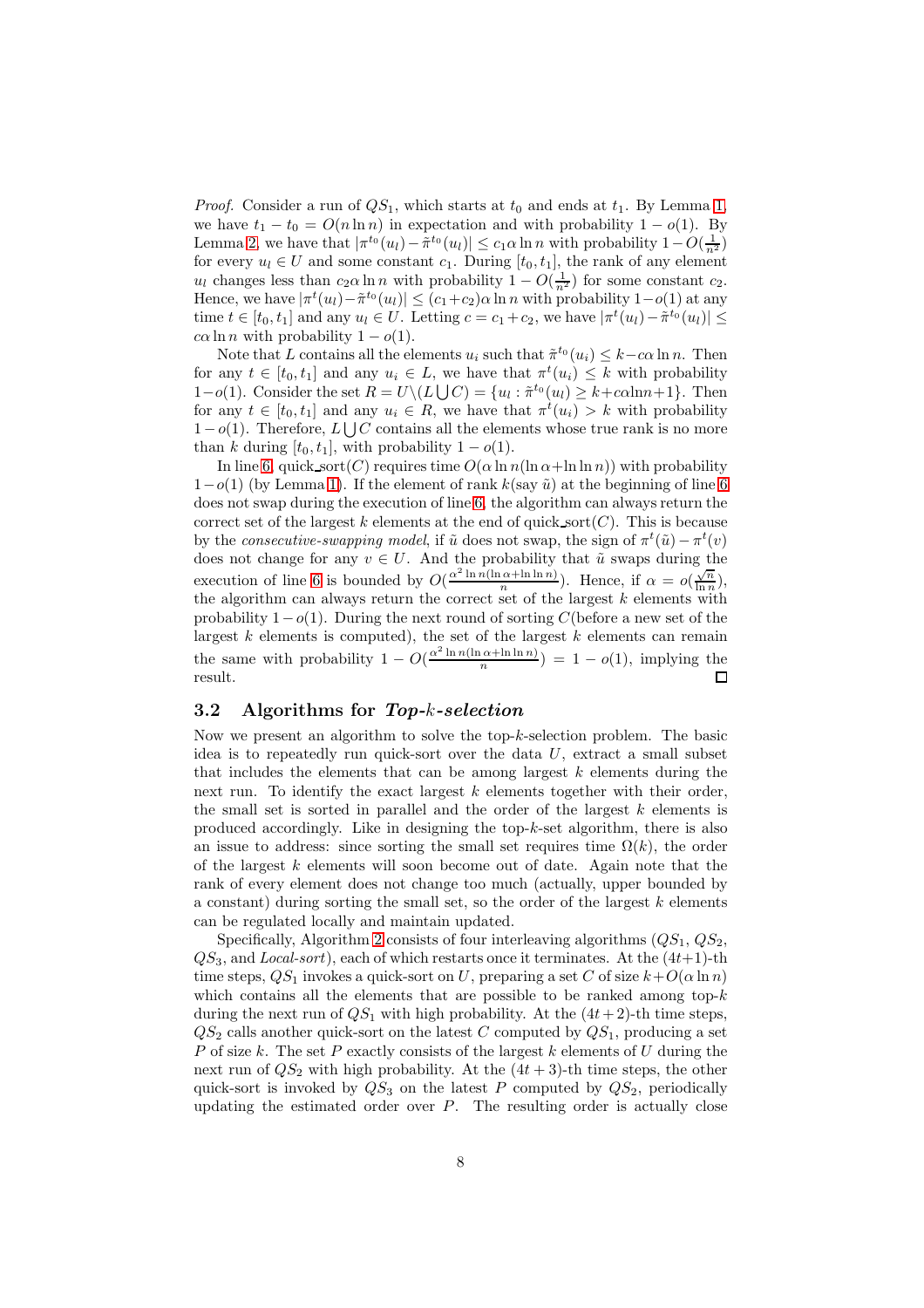to the true order over P during the next run of  $QS_3$ . Finally, at the  $(4t)$ -th time steps, an algorithm *Local-sort* is executed on the estimated order over P produced by the last run of  $QS_3$ , so as to correct the local errors of the order. At any time t, the output  $\tilde{\pi}_k^t$  of Algorithm [2](#page-8-0) is the last  $\tilde{\pi}_k$  computed by *Local-sort*.

<span id="page-8-0"></span>Algorithm 2 Top-k-selection

**Input:** A set of elements  $U$ Output:  $\tilde{\pi}_k$ 1: Let  $t$  be the time 2: while (true) do 3: Execute in  $t\%4 = 1$  steps  $\frac{*QS_1*}{}$ 4:  $\tilde{\pi} \leftarrow \text{quick.sort}(U)$  in decreasing order<br>5:  $C \leftarrow \tilde{\pi}^{-1}(\{1, 2, ..., k + c' \alpha \ln n\})$  /\*Th 5:  $C \leftarrow \tilde{\pi}^{-1}(\{1, 2, ..., k + c'\alpha \ln n\})$  /\*The constant c' is determined in the proof\*/ 6: Execute in  $t\%4 = 2$  steps  $\frac{*QS_2^*}{}$ 7:  $\tilde{\pi}_C \leftarrow$  quick sort $(C)$  in decreasing order 8:  $P \leftarrow \tilde{\pi}_C^{-1}(\{1, 2, ..., k\})$ 9: Execute in  $t\%4 = 3$  steps  $\frac{*QS_3*}{}$ 10:  $\tilde{\pi}_P \leftarrow \text{quick.sort}(P)$  in decreasing order<br>11: **Execute in**  $t\%4 = 0$  **steps** /\*Local-son Execute in  $t\%4 = 0$  steps /\*Local-sort\*/ 12:  $\tilde{\pi}_k \leftarrow Local-sort(P, \tilde{\pi}_P, 4c + 1)/*$ The constant c is determined in the proof\*/

13: end while

<span id="page-8-1"></span>Algorithm 3 Local-sort

**Input:** A set P; an order  $\pi$  over P; an integer c Output:  $\tilde{\pi}$ 1:  $m \leftarrow |P|$ 2:  $B_1 \leftarrow \pi^{-1}(\{1, 2, ..., c\})$  /\* Define the first block \*/ 3:  $\tilde{\pi}^{-1}(1) \leftarrow Maximum\text{-}Find(B_1)$ 4:  $i = 2$ 5: while  $(c + j - 1 \le m)$  do<br>6:  $B_i \leftarrow (B_{i-1}) \tilde{\pi}^{-1} (i - 1)$ 6:  $B_j \leftarrow (B_{j-1} \setminus \tilde{\pi}^{-1}(j-1)) \bigcup \pi^{-1}(c+j-1)$  /\* Define the j-th block \*/ 7:  $\tilde{\pi}^{-1}(j) \leftarrow Maximum\text{-}Find(B_j)$  $8: i + +$ 9: end while 10:  $B_e \leftarrow B_{j-1}$  /\*Deal with the final block\*/ 11: while  $|B_e| \ge 1$  do  $12:$  $f^{-1}(j) \leftarrow Maximum\text{-}Find(B_e)$ 13:  $B_e \leftarrow B_e \setminus \tilde{\pi}^{-1}(j)$ 14:  $j + +$ 15: end while

The main idea of Algorithm [3](#page-8-1) (Local-sort) is to correct the order over P block by block. Since block-by-block processing takes linear time, the errors can be corrected in time and little new errors will emerge during one processing period. Considering that the elements may move across blocks, it is necessary to make the blocks overlap. Actually, for each  $j$ , the element of the lowest rank in the j-th block is found, regarded as the j-th element of the final top- $k$  order, and removed from the block. The rest elements of the  $j$ -th block, together with the lowest-ranking element in P (according to the latest order produced by  $OS_3$ )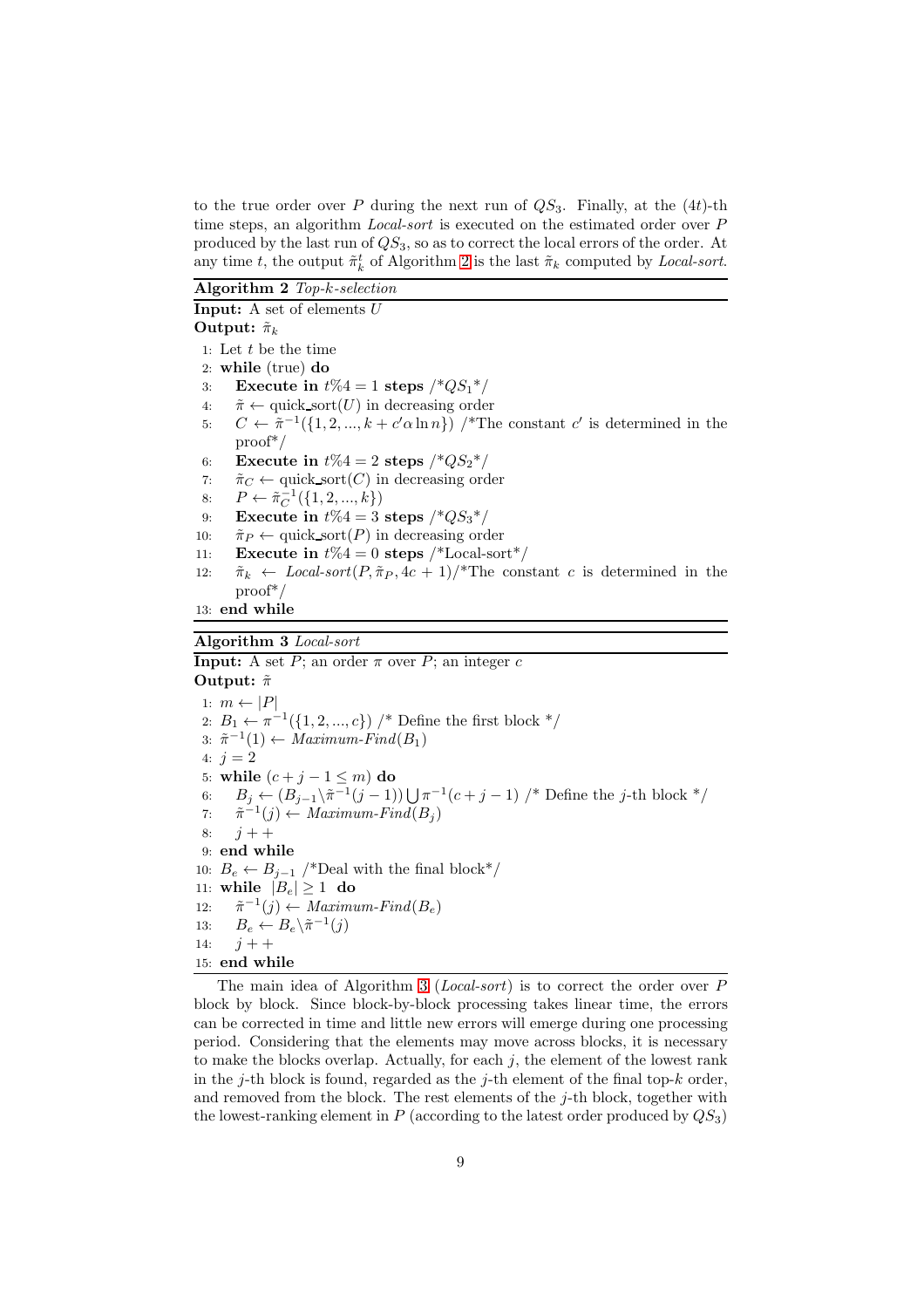that has not yet been processed, forms the  $(j+1)$ -th block. The element of the lowest rank in each block is found by calling Algorithm [4,](#page-9-0) which runs one pass of sequential comparison. Both Algorithm [3](#page-8-1) and Algorithm [4](#page-9-0) are self-explained, so detailed explanation is omitted here.

<span id="page-9-0"></span>Algorithm 4 Maximum-Find

Input: B Output:  $u_{max}$ 1:  $u_{max} \leftarrow B(1)$ 2:  $j = 2$ 3: while  $(j \leq |B|)$  do<br>4: if  $y_{\text{max}} < B(i)$ if  $u_{max} < B(j)$  then 5:  $u_{max} \leftarrow B(j)$ <br>6: **end if** end if 7:  $i + +$ 8: end while

The following lemma will be used in analyzing performance of Algorithm [2.](#page-8-0)

<span id="page-9-1"></span>**Lemma 3.** In the consecutive-swapping model with  $\alpha = o(n)$ , consider a run of the standard randomized quick-sort. If no swaps involve any element that is playing the role of a pivot, for any  $u_i \in U$ , the number of incorrectly ordered pairs  $(u_i, u_j)$  is bounded by the number of swaps that involve  $u_i$ .

Proof. This is in fact a by-product of the proof of Lemma 2.

Assume that no swaps involve any element that is playing the role of a pivot. In the proof of Lemma 2, we must have  $S_2 = \emptyset$ . The lemma immediately follows. follows.

Now we analyze the performance of Algorithm [2.](#page-8-0)

<span id="page-9-2"></span>**Theorem 2.** Assume  $\alpha = o(\frac{\sqrt{n}}{\ln n})$ **Theorem [2](#page-8-0).** Assume  $\alpha = o(\frac{\sqrt{n}}{\ln n})$  and  $k = O((\frac{n}{\alpha \ln n})^{1-\epsilon})$ , where  $\epsilon > 0$ . Let  $\tilde{\pi}_k^t$  be the output of Algorithm 2 and  $\pi_k^t$  be the true order over the largest k elements at time t. For sufficiently large t, we have that:

- 1. If  $k^2 \alpha = o(n)$ ,  $Pr(KT(\tilde{\pi}_k^t, \pi_k^t) = 0) = 1 o(1)$ ,
- 2. If  $k^2 \alpha = \Theta(n)$ ,  $\Pr(\mathrm{KT}(\tilde{\pi}_k^t, \pi_k^t) = 0) = \Omega(1)$ , and
- 3. If  $k^2 \alpha = \omega(n)$ ,  $KT(\tilde{\pi}_k^t, \pi_k^t) = O(\frac{k^2 \alpha}{n})$  with probability  $1 o(1)$ .

We first sketch the main idea of the proof. The proof consists of five steps. First, with high probability, the set C produced by  $QS<sub>1</sub>$  includes all the largest  $k$  elements during the next run of  $QS<sub>1</sub>$ . Second, with high probability, the set P produced by  $QS_2$  exactly consists of the largest  $k$  elements during the next run of  $QS<sub>2</sub>$ . Third, with high probability, the true rank of any element remains close to that estimated by  $QS_3$ , during the next run of  $QS_3$ . Fourth, with high probability, the error of the order computed by Local-sort is upper-bounded by the swaps during the run of Local-sort. And fifth, proper upper bound of the swaps during a run of Local-sort is presented. These steps immediately lead to the theorem.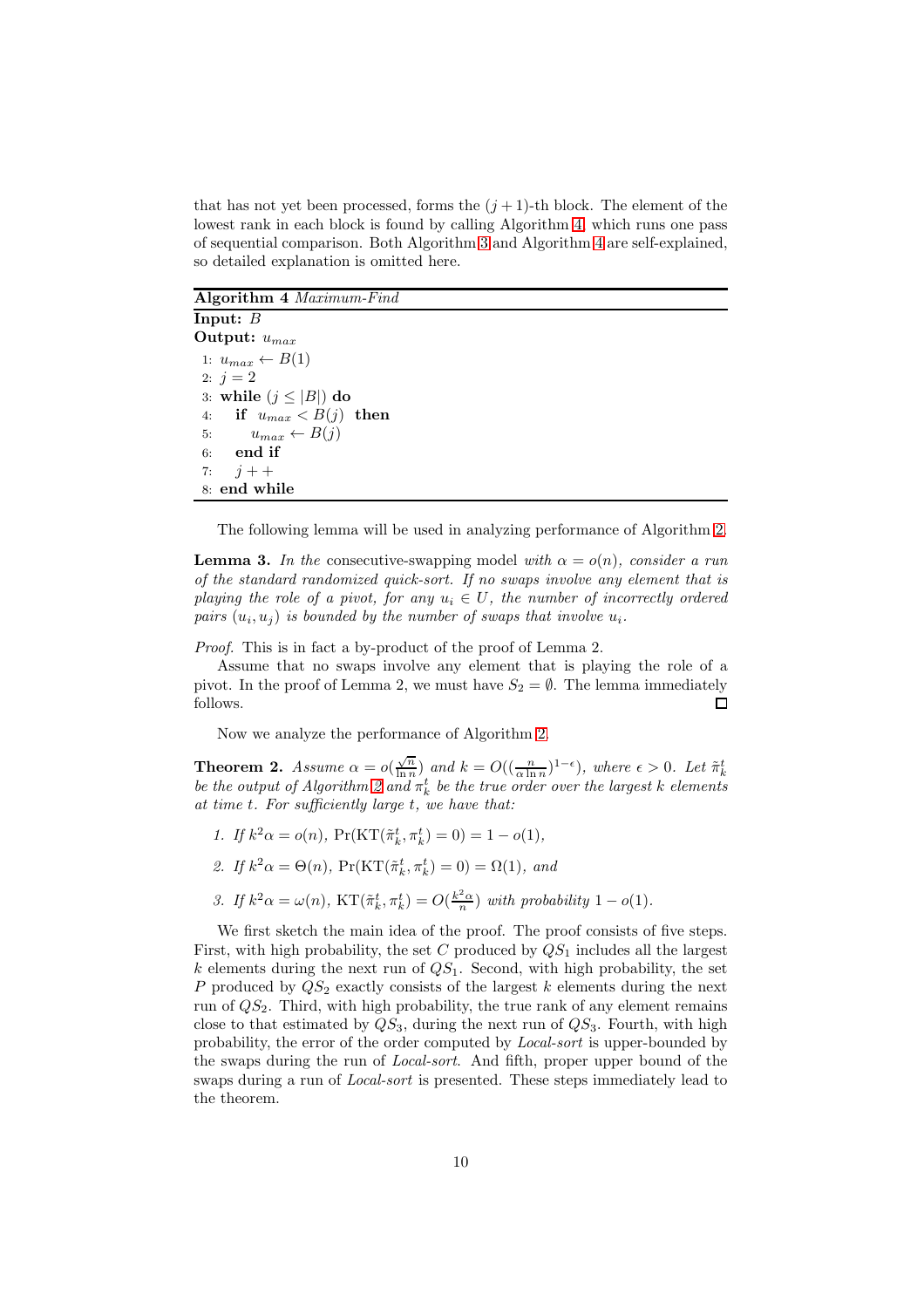<span id="page-10-0"></span>Figure 1: Relationship between  $t_0$  through to  $t_8$ 

*Proof.* We will show that the theorem holds at  $t_0$ , where  $t_0$  is an arbitrary time step after  $QS_1$  in Algorithm [2](#page-8-0) has run twice.

Consider the last completed *Local-sort* before  $t_0$ , which starts at  $t_2$  and terminates at  $t_1$ . It is easy to see that  $t_0 - t_1 = O(k)$  and  $t_1 - t_2 = O(k)$ . Also note that the input of *Local-sort* at  $t_2$  comes from the latest completed  $QS_3$ before  $t_2$ , which starts at  $t_4$  and finishes at  $t_3$ . By Lemma 1, with probability  $1-o(1)$ ,  $t_0-t_3 = O(k \ln k)$  and  $t_3-t_4 = O(k \ln k)$ . Likewise, the input of  $QS_3$  at  $t_4$  comes from the latest completed  $QS_2$  before  $t_4$ , which starts at  $t_6$  and finishes at  $t_5$ , and with probability  $1 - o(1)$ ,  $t_0 - t_5 = O((k + \alpha \ln n) \ln(k + \alpha \ln n))$  and  $t_5 - t_6 = O((k + \alpha \ln n) \ln(k + \alpha \ln n))$ . Also, the input of  $QS_2$  at  $t_6$  comes from the latest completed  $QS_1$ , which starts at  $t_8$  and terminates at  $t_7$ , and with probability  $1 - o(1)$ ,  $t_0 - t_7 = O(n \ln n)$  and  $t_7 - t_8 = O(n \ln n)$ . The relationship between  $t_0$  through to  $t_8$  is illustrated in Fig. [1.](#page-10-0)

**Step 1.** We show that with probability  $1 - o(1)$ , for all  $u_i \in U$  and all  $t \in [t_7, t_0], |\pi^t(u_i) - \tilde{\pi}^{t_7}(u_i)| \leq c' \alpha \ln n$ , where  $c'$  is a constant. Due to the union bound, it is sufficient to show that for each  $u_i \in U$ , with probability  $1 - o(\frac{1}{n})$ ,  $|\pi^t(u_i) - \tilde{\pi}^{t_7}(u_i)| \leq c' \alpha \ln n$  for all  $t \in [t_7, t_0]$ . Note that  $|\pi^t(u_i) - \tilde{\pi}^{t_7}(u_i)| \leq$  $|\pi^t(u_i) - \pi^{t_7}(u_i)| + |\pi^{t_7}(u_i) - \tilde{\pi}^{t_7}(u_i)|$ , and  $Pr(|\pi^{t_7}(u_i) - \tilde{\pi}^{t_7}(u_i)| \leq c_1 \ln n)$  $1 - O(\frac{1}{n^2})$  for some constant  $c_1$  by Lemma 2. Hence, we just need to show that  $Pr(\forall t \in [t_7, t_0], |\pi^t(u_i) - \pi^{t_7}(u_i)| \le c_2 \ln n) = 1 - O(\frac{1}{n^2})$  where  $c_2$  is a constant, and let  $c' = c_1 + c_2$ . Actually this follows from Chernoff bound and the fact that during  $[t_7, t_0]$ , the rank of  $u_i$  changes  $O(\ln n)$  in expectation.

As a result, event  $\mathcal{E}_1$  happens with probability  $1 - o(1)$ , where  $\mathcal{E}_1$  means that the set C produced at  $t_7$  by  $QS_1$ , denoted as  $C^{t_7}$ , contains all the largest k elements during  $[t_7, t_0]$ .

**Step 2.** We show that event  $\mathcal{E}_2$  happens with probability  $1 - o(1)$ , where  $\mathcal{E}_2$  means that the set P produced by  $QS_2$  at  $t_5$ , denoted as  $P^{t_5}$ , exactly consists of the largest k elements of U during  $[t_5, t_0]$ . Considering the semantics of  $QS_2$ , it follows from two facts. On the one hand,  $\mathcal{E}_1$  happens with probability  $1 - o(1)$ . On the other hand, event  $\mathcal{E}_3$  happens with probability  $1 - O\left(\frac{(k+\alpha\ln n)\alpha\ln(k+\alpha\ln n)}{n}\right)$  $\binom{n}{n}$  = 1 – o(1), where  $\mathcal{E}_3$  means that the k-th element at time  $t_6$  doesn't swap during  $[t_6, t_0]$ .

Hence, hereunder we'll assume that  $\mathcal{E}_1$ ,  $\mathcal{E}_2$ , and  $\mathcal{E}_3$  all happen.

**Step 3.** Let the set P at  $t_3$  be  $P^{t_3}$ , where  $P^{t_3} = P^{t_5}$ , and  $\tilde{\pi}_P^{t_3}$  be the order of  $P^{t_3}$ . We now show that for a constant c, with probability  $1 - o(1)$ , for all  $u_j \in P^{t_3}$  and all  $t \in [t_3, t_0], |\pi^t(u_j) - \tilde{\pi}_P^{t_3}(u_j)| \leq c$ . To see why, first consider  $Y_i$ , the number of times that the element  $(\pi^{t_4})^{-1}(i)$  swaps during  $[t_4, t_0]$ . Since  $t_0 - t_4 = O(k \ln k)$ ,  $E[Y_i] = O(\frac{\alpha k \ln k}{n})$ . By Chernoff bound, for any constant  $c_3 \ge e$ ,  $Pr(Y_i \ge c_3) \le (E[Y_i])^{c_3}$ . Because  $k = O((\frac{n}{\alpha \ln n})^{1-\epsilon})$ , there is a constant  $0 < \beta < 1$  such that  $\frac{\alpha k \ln k}{n} = O(k^{\beta-1})$ . Arbitrarily choose a constant  $c_4 > \max\{(1-\beta)^{-1}, e\}$ , and we have  $\Pr(\exists i \in [k], Y_i \ge c_4) \le k(O(\frac{k\alpha \ln k}{n}))^{c_4}$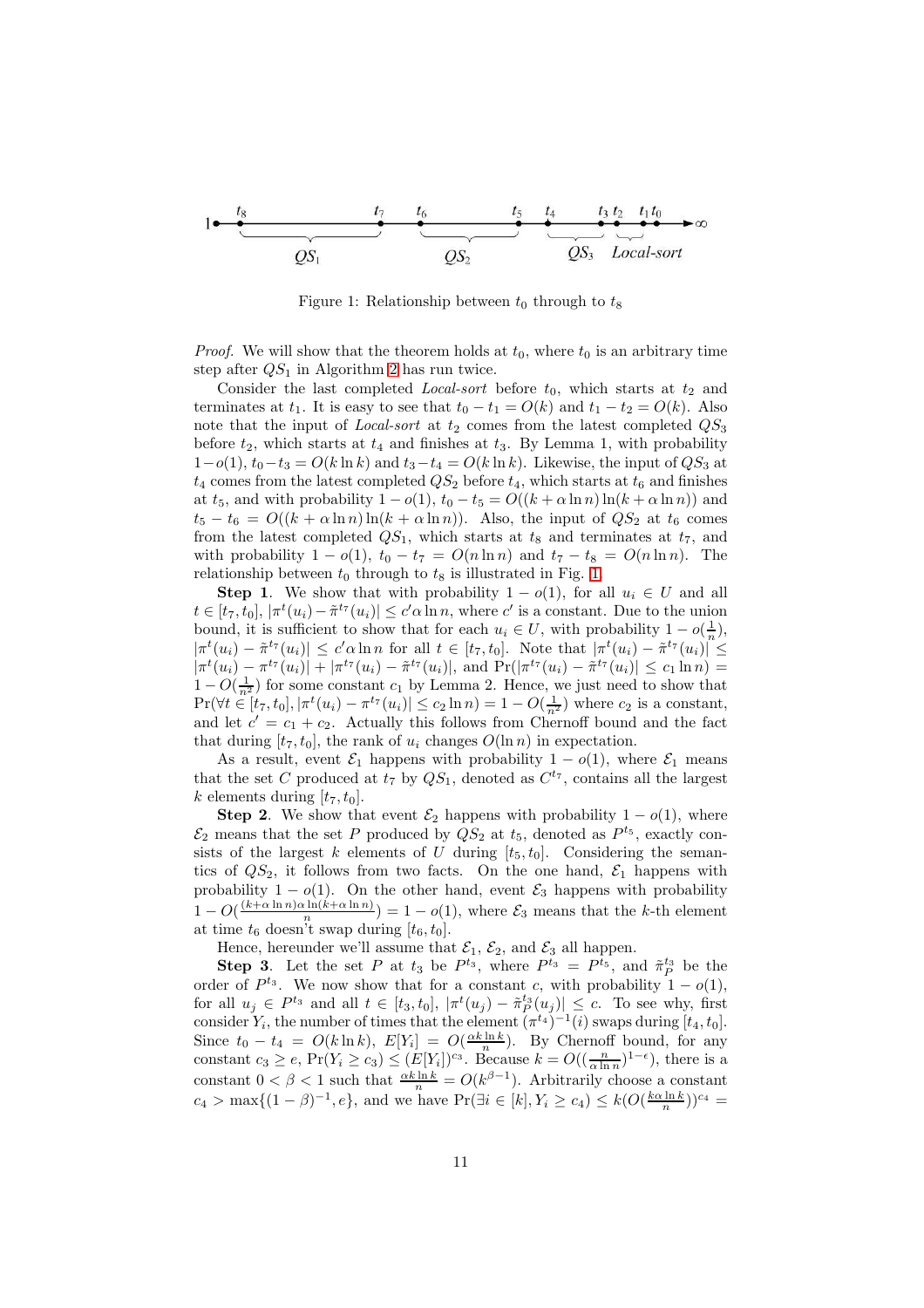$O(k^{1+(\beta-1)c_4}) = o(1)$ . Consequently,  $Pr(\forall i \in [k], Y_i < c_4) = 1 - o(1)$ . On the other hand, since  $t_3 - t_4 = O(k \ln k)$ , with probability  $1 - O(\frac{\alpha k \ln k}{n}) = 1 - o(1)$ , no element swaps when it is a pivot in  $QS_3$  during  $[t_4, t_3]$ . By Lemma [3,](#page-9-1) with probability  $1 - o(1)$ , for all  $u_j \in P^{t_3}$ ,  $|\pi^{t_3}(u_j) - \tilde{\pi}_P^{t_3}(u_j)| \leq c_4$ . As a result, given  $c = 2c_4$ , with probability  $1 - o(1)$ , for all  $u_j \in P^{t_3}$  and all  $t \in [t_3, t_0]$ ,  $|\pi^t(u_j)-\tilde{\pi}_P^{t_3}(u_j)|\leq |\pi^t(u_j)-\pi^{t_3}(u_j)|+|\pi^{t_3}(u_j)-\tilde{\pi}_P^{t_3}(u_j)|\leq c.$ 

**Step 4.** Focus on the behavior of *Local-sort* during  $[t_2, t_1]$ . Assume that during  $[t_2, t_1]$ , no element swaps while it is  $u_{max}$ . We claim that for any  $u_i, u_j \in$  $P^{t_3}$ , if  $\pi^t(u_i) < \pi^t(u_j)$  for all  $t \in [t_2, t_1]$ , then  $\tilde{\pi}_k^{t_1}(u_i) < \tilde{\pi}_k^{t_1}(u_j)$ . The claim can be proved in three cases. Assume that  $\pi^t(u_i) < \pi^t(u_j)$  for all  $t \in [t_2, t_1]$ . Let  $r_i \triangleq \tilde{\pi}_P^{t_3}(u_i)$  and  $r_j \triangleq \tilde{\pi}_P^{t_3}(u_j)$ .

- Case 1:  $u_i, u_j \in B_l$  for some *l*. Let  $l_0$  be the largest such *l*. This implies that  $u_{max}$  of  $B_{l_0}$  is either  $u_i$  or  $u_j$ . Since no element swaps while it is  $u_{max}$ , the  $u_{max}$  computed by Local-sort cannot be  $u_i$ . This means that  $u_{max}$  of  $B_{l_0}$  is  $u_i$  and  $\tilde{\pi}_k^{t_1}(u_i) = l_0 < \tilde{\pi}_k^{t_1}(u_j)$ .
- Case 2:  $r_i < r_j$  and there is no l such that  $u_i, u_j \in B_l$ . There must be some  $r_i - 4c \leq l < r_j - 4c$  such that  $u_{max}$  of  $B_l$  is  $u_i$ . Hence,  $\tilde{\pi}_k^{t_1}(u_i) =$  $l < r_j - 4c \leq \tilde{\pi}_k^{t_1}(u_j).$
- Case 3:  $r_i > r_j$  and there is no l such that  $u_i, u_j \in B_l$ . We have  $r_i - r_j < r_i - \pi^t(u_i) + \pi^t(u_j) - r_j$  for any  $t \in [t_2, t_1]$ , so  $r_i - r_j < 2c$ . For any integer m, let  $V_m = (\tilde{\pi}_P^{t_3})^{-1}(\{1, 2, ..., m+4c\})$ . For all  $r_j - 4c \le l < r_i - 4c$ , since  $B_l \subseteq V_l$  and  $|V_l \setminus V_{r_j-6c-1}| \leq 4c$ , one gets  $|B_l \bigcap V_{r_j-6c-1}| \geq 1$ . For any  $u' \in B_l \cap V_{r_j-6c-1}$ , for all  $t \in [t_2, t_1]$ ,  $\pi^t(u') \leq \tilde{\pi}_P^{t_3}(u') + c \leq r_j - c - 1$  $\pi^t(u_j)$ . By the proof of case 1 (with  $u_i$  replaced by u'),  $u_{max}$  of  $B_l$  is not  $u_j$  for any  $r_j - 4c \leq l < r_i - 4c$ . This means that  $u_j, u_i \in B_{r_i-4c}$ , which is a contradiction.

Since the probability that  $u_{max}$  doesn't swap during  $[t_2, t_1]$  is  $1 - O(\frac{k\alpha}{n}),$ the above claim means that  $Pr(KT(\tilde{\pi}_k^{t_1}, \pi_k^{t_1}) \leq Y) = 1 - o(1)$ , where Y is the number of swaps occurred in P during  $[t_2, t_1]$ .

Step 5. Since  $Pr(Y = 0) = (1 - \frac{k}{n})^{O(k)\alpha}$ ,  $Pr(Y = 0) = 1 - o(1)$  if  $k^2\alpha =$  $o(n)$ , and  $Pr(Y = 0) = \Omega(1)$  if  $k^2 \alpha = \Theta(n)$ . When  $k^2 \alpha = \omega(n)$ , note that  $E[Y] = O(\frac{k^2\alpha}{n})$ , so  $Pr(Y = O(\frac{k^2\alpha}{n})) = 1 - o(1)$  by Chernoff bound. Actually, we still have these results if  $[t_2, t_0]$  is considered.

Altogether, the theorem holds.

 $\Box$ 

We also analyze the lower bounds of the performance of any top-k-selection algorithms.

<span id="page-11-0"></span>**Theorem 3.** If  $\alpha = o(n)$ . And if  $k = \Omega(\sqrt{\frac{n}{\alpha}})$ , for arbitrary  $t > k$ , no algorithms can estimate the order of the largest k elements such that  $Pr(\tilde{\pi}_k^t \equiv \pi_k^t) = 1 - o(1)$ .

*Proof.* Let us focus on the special case where  $k = c_1 \sqrt{\frac{n}{\alpha}}$  for some constant  $c_1$ , since it trivially implies the general case  $k = \Omega(\sqrt{\frac{n}{\alpha}})$ .

Consider the time interval  $I = [t - c_2 \sqrt{\frac{n}{\alpha}}, t]$ , where  $c_2 < c_1$ . Let  $p_1$  be probability that only one pair swaps among the largest  $k$  elements during the interval I. Then  $p_1 = \frac{\left(k-1\right)\left(c_2\sqrt{n\alpha}\right)}{n-1}$  $\frac{\sqrt{(c_2\sqrt{n\alpha})}}{n-1}(1-\frac{k}{n-1})^{c_2\sqrt{n\alpha}-1}$ . When *n* approaches infinity,  $p_1 = c_1 c_2 e^{-c_1 c_2}$ . During the interval I, since at each time step only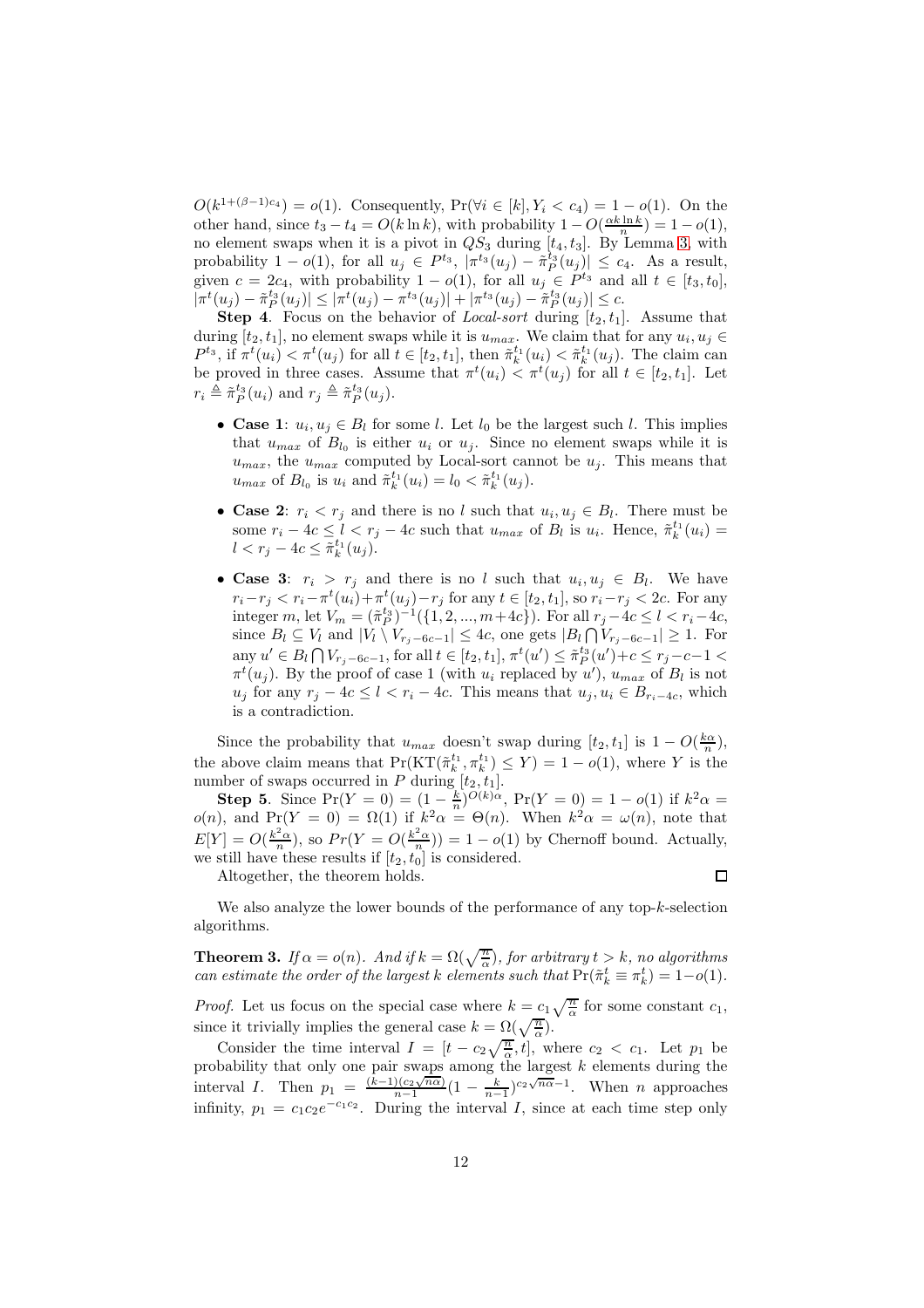one pair is observed by the algorithm, therefore at most  $2c_2\sqrt{\frac{n}{\alpha}}$  elements are checked. Let  $p_2$  be the probability that only one pair swaps among the largest k elements during the interval I and the pair is not observed. Then  $p_2 \geq$  $\frac{p_1(c_1\sqrt{n/\alpha-1-4c_2}\sqrt{n/\alpha})}{c_1\sqrt{n/\alpha-1}} = \frac{p_1(c_1-4c_2)}{c_1}$ . Let  $c_1 = 5c_2$ , then  $p_2 \geq c_2^2 e^{-5c_2^2}$ . Thus the  $c_1\sqrt{n/\alpha-1}$ algorithm cannot tell the largest  $k$  elements with correct order at time step  $t_2$ with probability at least  $p_2$ , implying the result.  $\Box$ 

<span id="page-12-0"></span>**Theorem 4.** Assume that  $k = o(n)$  and  $k = \omega(\sqrt{n})$ ,  $\alpha = O(1)$ , and  $t >$ k/8. For any algorithm A solving top-k-selection problem, let  $\tilde{\pi}_k^t$  be the output of A and  $\pi_k^t$  be the true order of A at time t. If  $(\tilde{\pi}_k^t)^{-1}(\{1, 2, ...k\}) =$  $(\pi_k^t)^{-1}(\{1, 2, ...k\}), \text{ then } KT(\tilde{\pi}_k^t, \pi_k^t) = \Omega(\frac{k^2}{n})$  $\frac{\kappa^2}{n}$ ) in expectation and with probabil*ity* 1 −  $o(1)$ .

Proof. This proof is inspired by and is similar to that of [\[2,](#page-21-0) Theorem 1]. The proof is presented here not only to make this paper self-contained, but also due to subtle differences.

For convenience we assume that  $\alpha = 1$ . And the proof can be modified slightly to prove the case where  $\alpha > 1$ .

Consider the time interval  $I = [t - \frac{k}{100}, t]$ . Let X be the number of times that swaps occur among the largest k elements. Then  $E[X] = \Theta(\frac{k^2}{n})$  $\frac{\varepsilon}{n}$ ). By Chernoff bound, we have that  $X = \Theta(\frac{k^2}{n})$  $\frac{\varepsilon}{n}$ ) with probability  $1 - o(1)$ .

We use the idea of deferred decisions in[\[2\]](#page-21-0). In the consecutive-swapping model, one random pair of consecutive elements is chosen to swap in every step. The process is almost equivalent to the following process: two disjoint pairs of consecutive elements are picked uniformly and randomly and then one of these two pairs is selected to swap at random. This process is called nature's decision. The idea of deferred decisions is that we fix all the decisions that includes at least one of the elements observed by the algorithm and defer the rest. Since each swap will influence what pairs are for future swaps, we also need to fix both swaps that overlap. Therefore, the deferred decisions are a random set of disjoint pairs that is not involved with any elements observed by the algorithm or nature's fixed decisions so far. An element is said to be touched if it is observed by the algorithm or is involved in any fixed decisions.

Initially, both the set of touched elements and the set of deferred decisions are empty. In every time step, a pair of elements is selected by the algorithm to compare. We mark each of these elements touched if it is previously untouched. For each deferred decision, we flip a coin with the suitable probability to determine if the decision contains that element newly marked as touched. If so, the decision is fixed and one pair in the decision is picked to swap with the appropriate probability. The decision may involve other previously untouched elements and we mark all those elements touched. And again, we continue to determine if any of the deferred decisions involves any of those elements. The process continues until we check all the newly marked touched elements and all the deferred decisions. Then the comparison of the pair picked by the algorithm is answered. Next, the nature makes a new decision. We flip a coin to determine whether the new decision involves any touched elements. If it does, we mark the decision as fixed, update the set of touched elements, and iterate as before. Also, a coin is flipped to determine whether the new decision overlaps with any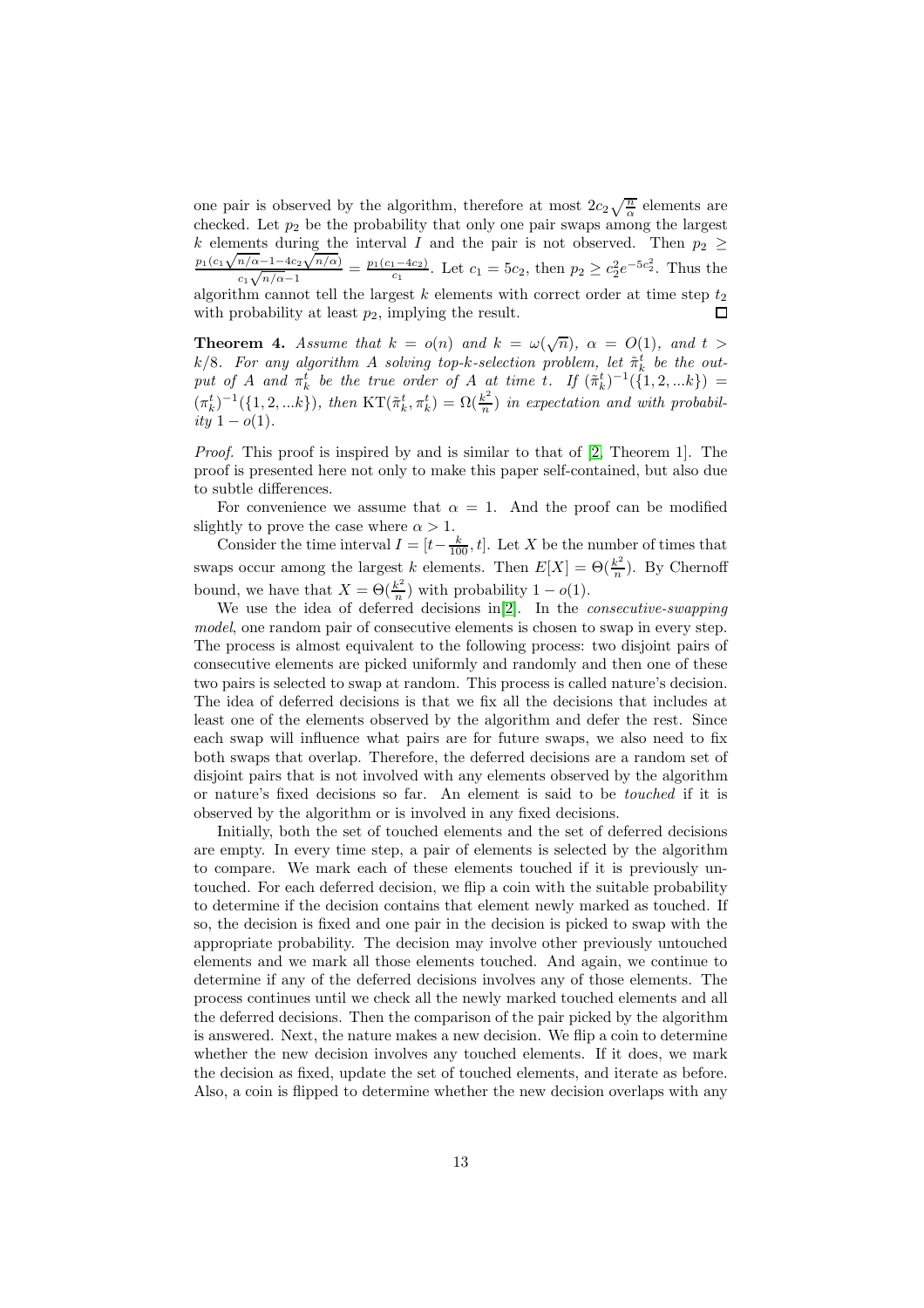of the deferred decisions. If it does, we fix both of the decisions and choose one pair in each decision to swap with appropriate probability.

At the end of interval I, the set of all the touched elements is of size at most  $\frac{6k}{100}$ . Thus at least  $(1 - \frac{12}{100})k$  pairs don't include any touched elements. Therefore, the number of deferred decisions is at least  $(1 - \frac{12}{100})^2 X > \frac{1}{2} X$ . Thus  $\mathrm{KT}(\tilde{\pi}_k^t, \pi_k^t) = \Omega(\frac{k^2}{n})$  $\frac{\varepsilon^2}{n}$ ) in expectation and with probability  $1 - o(1)$ .

 $\Box$ 

By Theorems [3](#page-11-0) and [4,](#page-12-0) we know that  $\Theta(n)$  is the critical point of  $k^2\alpha$ , and that generally it is impossible to improve Algorithm [2](#page-8-0) even if  $k^2 \alpha = \omega(n)$ . The term *critical point* means that top-k-selection problem can be solved errorfree with probability  $1 - o(1)$  if and only if  $k^2 \alpha = o(n)$ .

# <span id="page-13-0"></span>4 Gaussian-swapping Model

This section is devoted to extending the algorithms for the consecutive-swapping model to the Gaussian-swapping model. We focus on the special case where  $\alpha$ is a constant, and still assume that at each time step only one pair of elements can be queried.

**Definition 1.** In the Gaussian-swapping Model U, at any time t, define  $u_i$ -Definition 1. The substantial subspace of  $\frac{d}{dt}$  is the substantial subspace of  $\frac{d}{dt}$  is the subspace of  $\frac{d}{dt}$  is the subspace of  $\frac{d}{dt}$  is the subspace of  $\frac{d}{dt}$  is the subspace of  $\frac{d}{dt}$  is the subsp

<span id="page-13-1"></span>Lemma 4. In the Gaussian-swapping Model, the standard randomized quicksort can terminate in  $O(n \ln n)$  time in expectation and with probability  $1-o(1)$ .

Proof. This proof is similar to Lemma [1.](#page-5-1) Lemma [1](#page-5-1) relies on the key fact that with probability  $1-o(1)$ , a pivot that is good at the time it is chosen will divide an array of size s into two sub-arrays each having size at least  $\frac{\gamma s}{2}$ . Though this fact is an easy observation in the consecutive-swapping model, it is harder in the Gaussian-swapping model. In the following, we will only prove this fact in detail, since the other part of the proof of Lemma [1](#page-5-1) can be directly used.

In the Gaussian-swapping model,  $f(d) = \beta e^{-d^2/2}$ . We define  $p_j$  to be the probability that one pair with distance  $j$  swaps and  $q_i$  be the probability that the element of rank  $i$  is chosen to swap. We have

$$
q_i = \sum_{j=1}^{i-1} p_j + \sum_{j=1}^{n-i} p_j.
$$

Since  $p_j = \frac{\beta e^{-j^2/2}}{n-j}$  $\frac{1}{n-j}$ , it's easy to see that  $p_j$  decreases as j increases. Hence,  $q_1$  is the minimum and  $q_{\lfloor \frac{n+1}{2} \rfloor}$  is the maximum and  $2q_1 > q_{\lfloor \frac{n+1}{2} \rfloor}$ . Thus,  $q_i = \Theta(\frac{1}{n})$ . Since

$$
\sum_{i \ge 4\sqrt{\ln n}} f(i) < \frac{1}{n^8} \times n
$$
\n
$$
= \frac{1}{n^7},
$$

with probability  $1-o(\frac{1}{n^5})$ , pairs with distance greater than  $4\sqrt{\ln n}$  do not swap in a run of quick-sort. Our following proof is based on this assumption.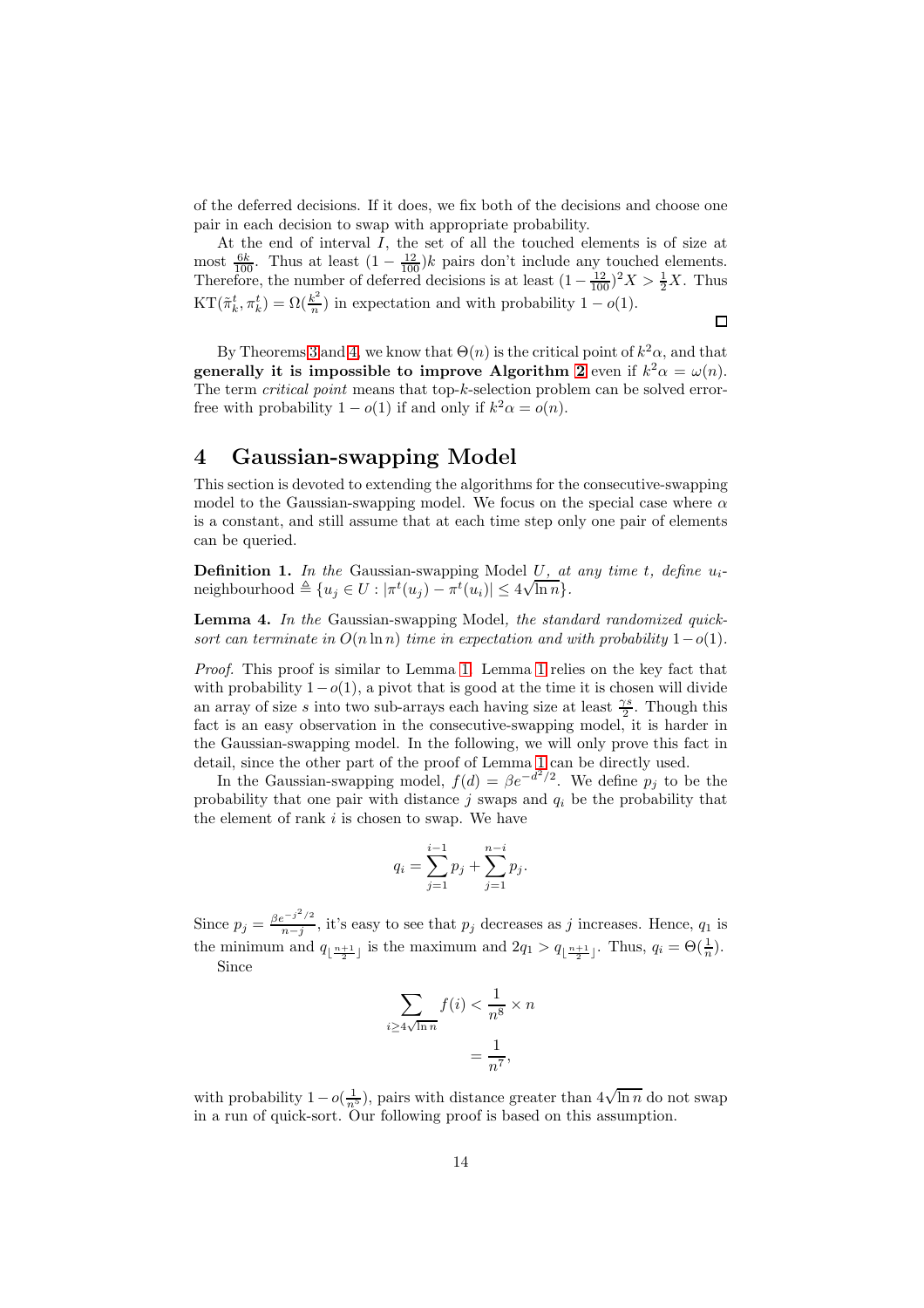Now let's consider one process that a pivot  $u_i$  is chosen to partition the array of size  $s$ . Suppose that  $u_i$  is good when it is chosen. This means that if no swaps happen while  $u_i$  is a pivot, the array will be divided into two sub-arrays A and B each having at least  $\gamma s$  elements. Let A' and B' be the two sub-arrays that are actually obtained. Let  $C = B'\Bigr\setminus B$ . The elements of C must come from the following two types of events:

- 1. The pivot  $u_i$  swaps with another element. Each such event contributes at  $\frac{1}{2} \text{ mod } \frac{1}{2}$  was not  $\frac{1}{2} \sqrt{\ln n}$  elements to C.
- 2. A pair within  $u_i$ -neighbourhood swaps. Each such event contributes at most 1 element to  $C$ .

Let  $X$  be the number of elements of  $C$  resulting from the first type of events. Then  $E[X] = O(\frac{s\sqrt{\ln n}}{n})$ . By Markov inequality,  $Pr(X \geq \frac{\gamma s}{4}) = o(1)$ .

Let  $\overline{Y}$  be the number of elements of  $\overline{C}$  resulting from the second type of events. Since elements with distance greater than  $4\sqrt{\ln n}$  do not swap in a run with probability  $1 - o(1)$ ,  $E[Y] = O(\frac{s\sqrt{\ln n}}{n})$ . Therefore, by Markov inequality,  $Pr(Y \geq \frac{\gamma s}{4}) = o(1).$ 

Altogether,  $Pr(|C| \ge \frac{\gamma s}{2}) = o(1)$ , meaning that  $Pr(|A'| \ge \frac{\gamma s}{2}, |B'| \ge \frac{\gamma s}{2}) =$  $1 - o(1)$ .  $\Box$ 

<span id="page-14-0"></span>Lemma 5. In the Gaussian-swapping model, consider a run of the standard randomized quick-sort from time  $t_0$  to  $t_1$ . For any  $u_i \in U$ , the number of incorrectly ordered pairs  $(u_i, u_j)$  is  $O(\ln^{1.5} n)$  with probability  $1-O(\frac{1}{n^3})$ . Specifically, with probability  $1 - O(\frac{1}{n^2})$ ,  $|\pi^{t_1}(u_l) - \tilde{\pi}^{t_1}(u_l)| = O(\ln^{1.5} n)$  for any l.

*Proof.* By Lemma [4,](#page-13-1) the running time is  $O(n \ln n)$  in expectation and with probability  $1 - o(1)$ . We will use two facts in the proof of Lemma [4.](#page-13-1) First, in each time step the probability that any element is chosen to swap is  $\Theta(\frac{1}{n})$ . Second, pairs with distance greater than  $4\sqrt{\ln n}$  will not swap with probability  $1 - o(1)$  during the run.

Similar to the proof of  $[2, \text{ Lemma 6}],$  we partition the set of incorrectly ordered pairs into two sets, A and B.

 $A = \{u_j : u_i < \pi^{t_1} u_j, u_i > \pi^{t_1} u_j, \exists t \in [t_0, t_1) : u_i < \pi^{t_1} u_j\} \bigcup \{u_j : u_i > \pi^{t_1} u_j\}$  $u_j, u_i <_{\pi^{t_1}} u_j, \exists t \in [t_0, t_1) : u_i >_{\pi^{t}} u_j \}$  $B = \{u_j : u_i \leq \pi^{t_1} \mid u_j, \forall t \in [t_0, t_1] : u_i >_{\pi^t} u_j \} \bigcup \{u_j : u_i >_{\tilde{\pi}^{t_1}} u_j, \forall t \in [t_0, t_1] : u_i >_{\tilde{\pi}^{t_1}} u_j \}$ 

 $[t_0, t_1]$ :  $u_i <_{\pi^t} u_j$ 

A can be covered by two cases:

**Case 1:** swaps involving with  $u_i$ ,

**Case 2:** swaps among  $u_i$ -neighbourhood not involving with  $u_i$ .

In each time step, a swap of case 1 can contribute at most  $4\sqrt{\ln n}$  elements to set A. Recall that in each time step, the probability that  $u_i$  is chosen to swap is  $\Theta(\frac{1}{n})$ . By the Chernoff bound, the number of such elements is bounded by  $c_1 \ln^{1.5} n$  in expectation and with probability  $1 - O(\frac{1}{n^3})$  for some constant  $c_1$ .

On the other hand, in each time step, a swap of case 2 results in at most 2 elements to set A. Recall that in every time step, the probability that a swap occurs among  $u_i$ -neighborhood is  $O(\frac{\sqrt{\ln n}}{n})$ . Using the Chernoff bound, the number of such elements is bounded by  $c_2 \ln^{1.5} n$  in expectation and with probability  $1 - O(\frac{1}{n^3})$  for some constant  $c_2$ .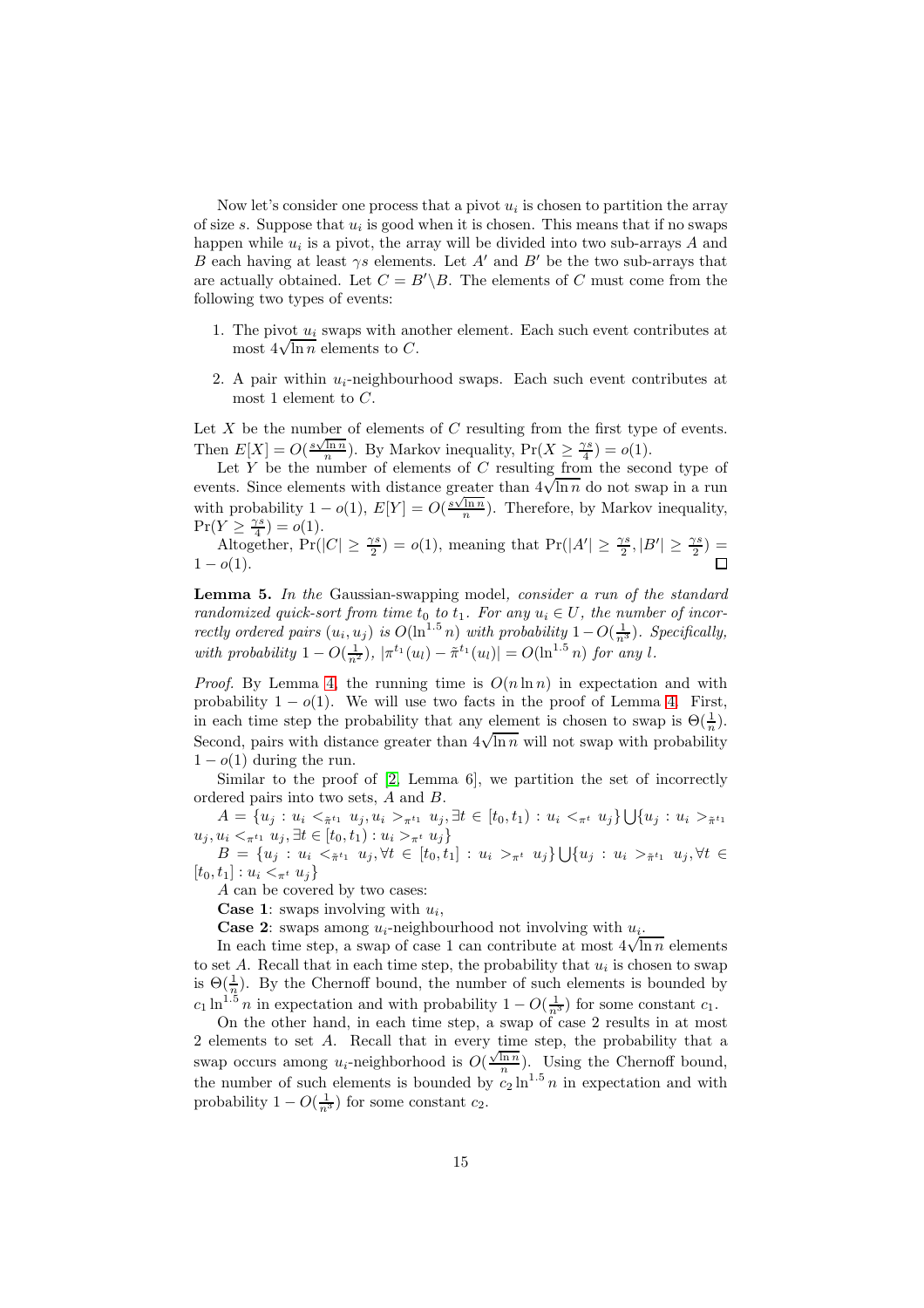For set B, consider the case  $u_i < u_j$  according to the true order during  $[t_0, t_1]$  the case  $u_i > u_j$  is similar). In order for element  $u_i$  and  $u_j$  to be incorrectly ordered, there must be some pivot  $u_l$  such that  $u_j < u_l$  and  $u_l < u_i$ when the comparisons occur, respectively. So, the relative rank of  $u_l$  and  $u_i$ ,  $u_l$ and  $u_i$  has to change at least once. Only the following two kinds of swaps can contribute to set B:

**Case 3:** swaps involving  $u_l$ ,

**Case 4:** swaps among  $u_l$ -neighbourhood not involving  $u_l$ .

Since other swaps beyond case 3 and case 4 cannot make any element  $u_j$ such that the relative rank of  $u_i$  and  $u_l$  changes, thus only case 3 and case 4 contribute to set B.

For case 3, each time step results in at most  $4\sqrt{\ln n}$  elements to set B. Let  $X_l$  be the number of steps that element  $u_l$  is a pivot and  $Y_l$  be the number of steps that  $u_l$  swaps when  $u_l$  is a pivot. Let  $P_i \subseteq U$  be the set of elements that acted as pivots along the path in the quick-sort tree of element  $u_i$ . Then by properties of the quick-sort algorithm, we have

$$
E[\sum_{l: u_l \in P_i} X_l] = O(n),
$$

and

$$
\sum_{l: u_l \in P_i} X_l \le c_5 n \ln n,
$$

with probability  $1 - o(1)$ , for a constant  $c_5$ .

We define  $Z_l = \sum_{l: u_l \in P_i} Y_l | X_l$ . Since  $Y_l \sim Binomial(X_l, \Theta(\frac{1}{n}))$ ,  $E[E[Z_l]] \le$  $E[\sum_{l:u_l\in P_i} X_l \Theta(\frac{1}{n})] = O(1)$ . By Chernoff bound,  $Z_l = O(\ln n)$  with probability  $1 - o(1)$ . Therefore, case 3 produces at most  $c_3 \ln^{1.5} n$  such elements with probability  $1 - O(\frac{1}{n^3})$ , for some constant  $c_3$ .

For case 4, each time step produces  $\underline{\text{at}}$  most 2 elements whose relative rank with  $u_l$  changes with probability  $\Theta(\frac{\sqrt{\ln n}}{n})$ . Let  $W_l$  be the number of such swaps when  $u_l$  is a pivot. We have that  $E[\sum_{l:u_l\in P_i} W_l|X_l] = O(\frac{\sqrt{\ln n}}{n}X_l)$  $O(\sqrt{\ln n})$ . By Chernoff bound, case 4 leads to at most  $c_4 \ln^{1.5} n$  such elements with probability  $1 - O(\frac{1}{n^3})$ .

Let  $c = c_1 + c_2 + c_3 + 4_4$ . Then we get the first part of the lemma.

By union bound, for every  $l, |\pi^{t_1}(u_l) - \tilde{\pi}^{t_1}(u_l)| \leq c \ln^{1.5} n$  holds with probability at least  $1 - O(\frac{1}{n^2})$ . The second part of the lemma is proven.

 $\Box$ 

Algorithm [5](#page-16-0) solves the top-k-set problem in the Gaussian-swapping model. It is similar to Algorithm [1,](#page-5-0) only different in the sizes of the sets L and C. The difference is due to the different variations of an element's rank during a period of  $O(n \ln n)$ , as shown in Lemma [2](#page-6-0) and Lemma [5.](#page-14-0)

The following theorem is a counterpart of Theorem [1.](#page-6-1) It shows that Algorithm [5](#page-16-1) is also error-free with high probability, in spite of the complicated data evolving model. But it is a little weaker than Theorem [1,](#page-6-1) due to the restriction  $\alpha = \Theta(1)$  which is far smaller than  $o(\frac{\sqrt{n}}{\ln n})$  $\frac{\sqrt{n}}{\ln n}$ ). The proof is similar to that of Theorem [1.](#page-6-1)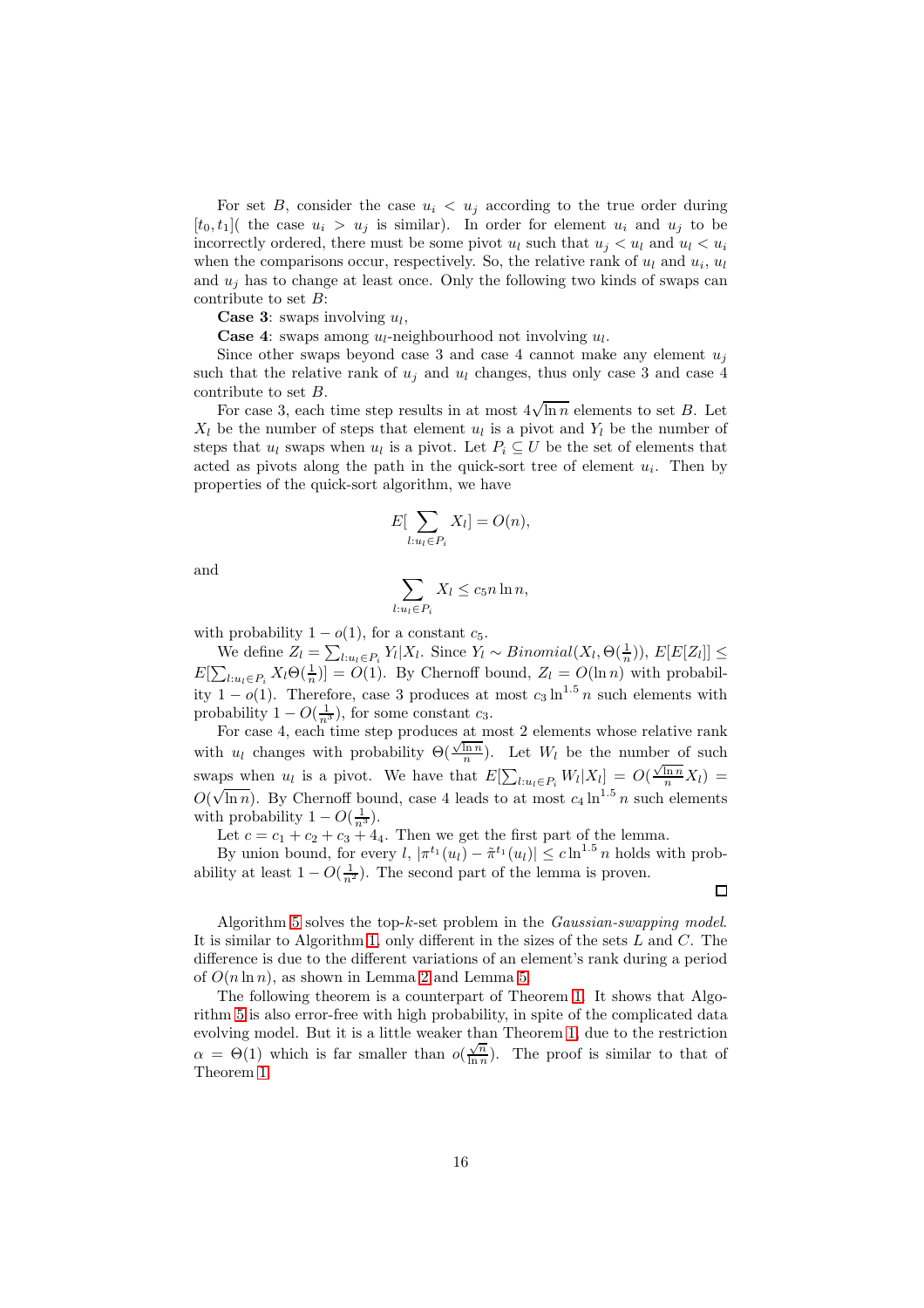<span id="page-16-1"></span>Algorithm 5 Gaussian-Top-k-set

**Input:** A set of elements  $U$ Output:  $\tilde{T}$ 1: while (true) do 2: Execute in odd steps:  $\frac{1}{2}QS_1^*$ 3:  $\tilde{\pi} \leftarrow \text{quick\_sort}(U)$  in decreasing order<br>4:  $L \leftarrow \tilde{\pi}^{-1}(\{1, 2, ..., k - c \ln^{1.5} n\})$  and ( 4:  $L \leftarrow \tilde{\pi}^{-1}(\{1, 2, ..., k - c \ln^{1.5} n\})$  and  $C \leftarrow \tilde{\pi}^{-1}(\{k - c \ln^{1.5} n + 1, ..., k + c \ln^{1.5} n\})$  $c \ln^{1.5} n$ ) /\*The constant c is determined in the proof\*/ 5: Execute in even steps:  $\frac{*QS_2 *}{s}$ 6:  $\tilde{\pi}_C \leftarrow \text{quick\_sort}(C)$  in decreasing order<br>7:  $\tilde{T} \leftarrow L \cup {\tilde{\pi}_C^{-1}(\{1, 2, ..., c\ln^{1.5} n\})}$ 7:  $\widetilde{T} \leftarrow L \bigcup \pi_C^{-1}(\{1, 2, ..., c \ln^{1.5} n\})$ 8: end while

<span id="page-16-0"></span>**Theorem 5.** For any  $1 \leq k \leq n$ , we have  $Pr(\tilde{T}_t = (\pi^t)^{-1}(\{1, 2, ..., k\}))$  $1 - o(1)$ , where  $\tilde{T}_t$  is the output of Algorithm [5,](#page-16-1)  $\pi^t$  is the true order at time t, and  $t$  is such that the algorithm has run at least once.

*Proof.* Consider a run of  $QS_1$ , which starts at  $t_0$  and ends at  $t_1$ . By Lemma [4,](#page-13-1) we have  $t_1 - t_0 = O(n \ln n)$  in expectation and with probability  $1 - o(1)$ . By Lemma [5,](#page-14-0) we have that  $|\pi^{t_0}(u_l) - \tilde{\pi}^{t_0}(u_l)| \leq c_1 \ln^{1.5} n$  with probability  $1 - O(\frac{1}{n^2})$  for every  $u_l \in U$  and some constant  $c_1$ . During  $[t_0, t_1]$ , the rank of an element  $u_l$  changes less than  $c_2 \ln^{1.5} n$  with probability  $1 - o(\frac{1}{n^2})$  for some constant  $c_2$ . Hence we have  $|\pi^t(u_l) - \tilde{\pi}^{t_0}(u_l)| \leq (c_1 + c_2) \ln^{1.5} n$  with probability  $1 - o(1)$  at any time  $t \in [t_0, t_1]$  and any  $u_l \in U$ . Letting  $c = c_1 + c_2$ , we have  $|\pi^t(u_l) - \tilde{\pi}^{t_0}(u_l)| \leq c \ln^{1.5} n$  with probability  $1 - o(1)$ .

Note that L contains all the elements  $u_i$  such that  $\tilde{\pi}^{t_0}(u_i) \leq k - c \ln^{1.5} n$ . Then for any  $t \in [t_0, t_1]$  and any  $u_i \in L$ , we have that  $\pi^t(u_i) \leq k$  with probability 1 – o(1). Consider the set  $R = U \setminus (L \cup C) = \{u_l : \tilde{\pi}^{t_0}(u_l) \geq k + c \alpha \ln n + 1\}.$ Then for any  $t \in [t_0, t_1]$  and any  $u_i \in R$ , we have that  $\tilde{\pi}^t(u_i) > k$  with probability  $1-o(1)$ . Therefore,  $L \bigcup C$  contains all the elements whose true rank is no more than k during [t<sub>0</sub>, t<sub>1</sub>], with probability  $1 - o(1)$ .

In line 6, quick sort $(C)$  requires time  $O(\ln^{1.5} n \ln \ln n)$  with probability 1 − o(1). Let the element of rank k at the beginning of line 6 be  $\tilde{u}$ . If those elements in  $\tilde{u}$ -neighbourhood do not swap during the execution of line 6, the algorithm can always return the correct set of the largest  $k$  elements at the end of quick sort $(C)$ . This reason lies in two aspect. On the one hand, any pair whose distance is greater than  $4\sqrt{\ln n}$  will not swap during a full execution of line 6 with probability  $1 - o(1)$ . On the other hand, the rank of any element  $u_i \in C$  remain smaller than  $k - 4\sqrt{\ln n}$  if it is smaller than  $k - 4\sqrt{\ln n}$  at the beginning and  $\tilde{u}$ -neighbourhood do not swap during the execution of line 6. Note that the probability that  $\tilde{u}$ -neighbourhood do not change places is  $1 - O(\frac{\ln^3 n \ln \ln n}{n}) = 1 - o(1)$ . During the next round of sorting C(before a new set of the largest  $k$  elements is computed), the set of the largest  $k$  elements can remain the same with probability  $1 - O(\frac{\ln^3 n \ln \ln n}{n}) = 1 - o(1)$ , implying the result.

Now we present Algorithm [6.](#page-17-0) The algorithm is designed to solve the top- $k$ selection problem. Based on the same basic idea, it is similar to Algorithm [2,](#page-8-0) with difference only in three aspects: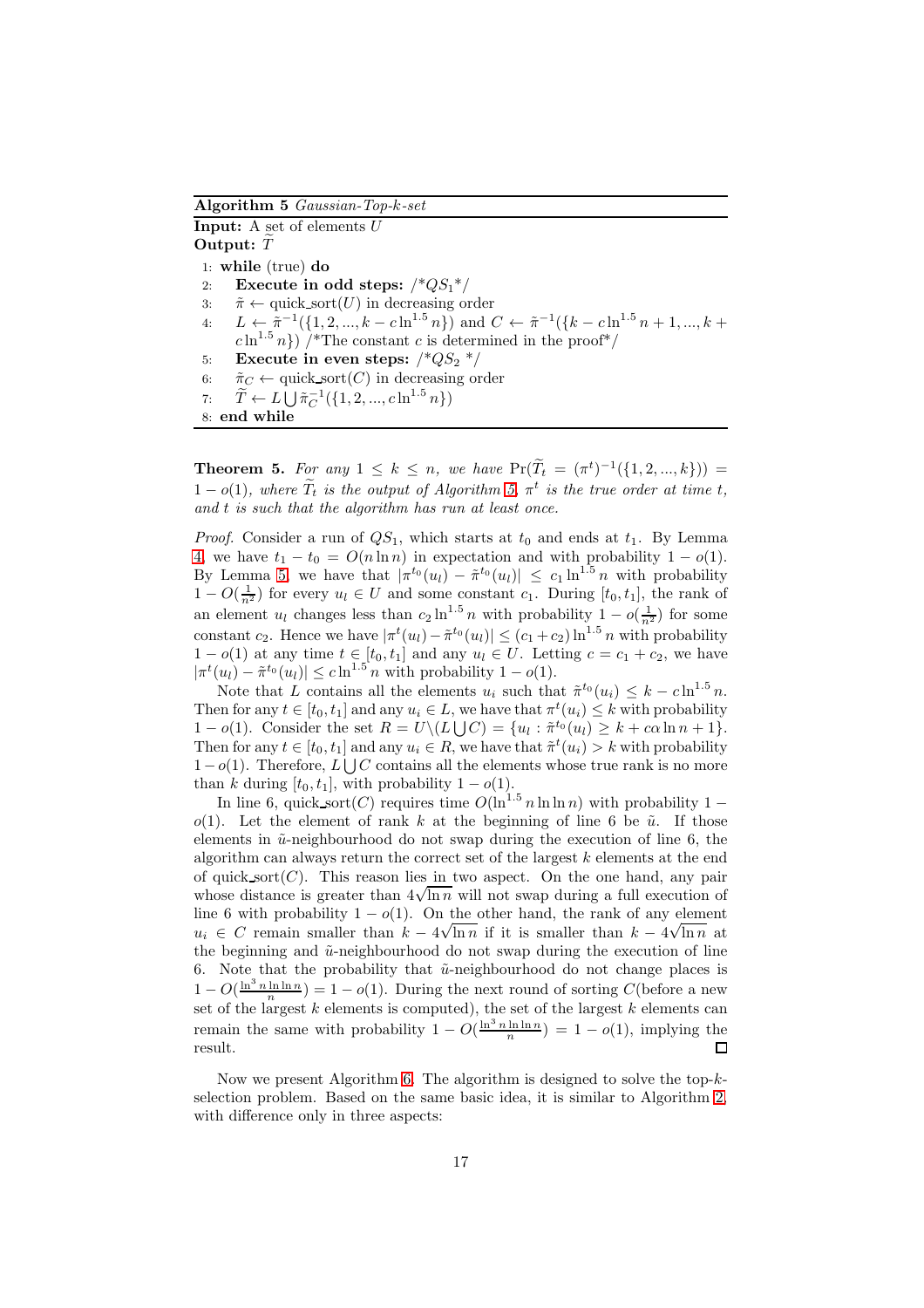<span id="page-17-0"></span>Algorithm 6 Gaussian-Top-k-selection

**Input:** A set of elements  $U$ Output:  $\tilde{\pi}_k$ 1: Let t be the time 2: while (true) do 3: Execute in  $t\%3 = 1$  steps  $\frac{*QS_1*}{}$ 4:  $\tilde{\pi} \leftarrow \text{quick\_sort}(U)$  in decreasing order 5:  $C \leftarrow \tilde{\pi}^{-1}(\{1, 2, ..., k + c' \ln^{1.5} n\})$  /\*The constant c' is determined in the proof\*/ 6: Execute in  $t\%3 = 2$  steps  $\frac{*QS_2^*}{ }$ 7:  $\tilde{\pi}_C \leftarrow \text{quick\_sort}(C)$  in decreasing order<br>8:  $P \leftarrow \tilde{\pi}_C^{-1}(\{1, 2, ..., k\})$  and  $\tilde{\pi}_P(u_i) \leftarrow \tilde{\pi}_C$ 8:  $P \leftarrow \tilde{\pi}_C^{-1}(\{1, 2, ..., k\})$  and  $\tilde{\pi}_P(u_i) \leftarrow \tilde{\pi}_C(u_i)$  for all  $u_i \in P$ 9: **Execute in**  $t\%3 = 0$  steps  $\frac{1}{2}$ Local-sort / 10:  $\tilde{\pi}_k \leftarrow Local-sort(P, \tilde{\pi}_P, 4c\sqrt{\ln n} + 1)$  /\*The constant c is determined in the proof\*/

- 11: end while
	- 1. The size of the set C is  $k+O(\ln^{3/2} n)$  rather than  $k+O(\alpha \ln n)$  in Algorithm [2.](#page-8-0) This is due to the  $O(\ln^{3/2} n)$  ranking error of randomized quick-sort in the Gaussian-swapping model, by Lemma [5.](#page-14-0)
	- 2. It does not need  $QS_3$  of Algorithm [2.](#page-8-0) The reason lies in the restriction that  $\alpha = \Theta(1)$  rather than  $o(\frac{\sqrt{n}}{\ln n})$  $\frac{\sqrt{n}}{\ln n}$ ). In fact, if focusing on the case  $\alpha = \Theta(1)$ ,  $QS<sub>3</sub>$  can also be removed from Algorithm [2](#page-8-0) without compromising the performance of Algorithm [2.](#page-8-0)
	- 3. The third argument of *Local-sort* is  $4c\sqrt{\ln n}+1$  rather than  $4c+1$ , meaning that longer blocks are used in locally correcting the sorting errors. This is because that pairs with distance  $\Theta(\sqrt{\ln n})$  can occur with high probability within time  $O(n \ln n)$  in the Gaussian-swapping model.

The next theorem shows the performance of Algorithm [6.](#page-17-0) The proof is similar to that of Theorem [2.](#page-9-2)

<span id="page-17-1"></span>**Theorem 6.** Assume  $k = O((\frac{n}{\ln n})^{1-\epsilon})(\epsilon > 0)$ . Let  $\tilde{\pi}_k^t$  be the output of Gaussian-Top-k-selection and  $\pi_k^t$  be the true order over the largest k elements at time t. For sufficiently large t, we have that:

1. If 
$$
k = o(\frac{\sqrt{n}}{\ln^{0.25} n})
$$
,  $\Pr(\tilde{\pi}_k^t \equiv \pi_k^t) = 1 - o(1)$ ,  
\n2. If  $k = \Theta(\frac{\sqrt{n}}{\ln^{0.25} n})$ ,  $\Pr(\tilde{\pi}_k^t \equiv \pi_k^t) = \Omega(1)$ , and  
\n3. If  $k = \omega(\frac{\sqrt{n}}{\ln^{0.25} n})$ ,  $\Pr(\mathrm{KT}(\tilde{\pi}_k^t, \pi_k^t) = O(\frac{k^2 \ln n}{n})) = 1 - o(1)$ .

We first sketch the main idea of the proof. Similar to that of Theorem [2,](#page-9-2) it consists of five steps. First, with high probability, the set C produced by  $QS<sub>1</sub>$ includes all the largest  $k$  elements during the next run of  $QS_1$ . Second, with high probability, the set  $P$  produced by  $QS_2$  exactly consists of the largest  $k$ elements during the next run of  $QS_2$ . Third, with high probability, the true rank of any element remains close to that estimated by  $QS_2$ , during the next run of  $QS<sub>2</sub>$ . Fourth, with high probability, the error of the order computed by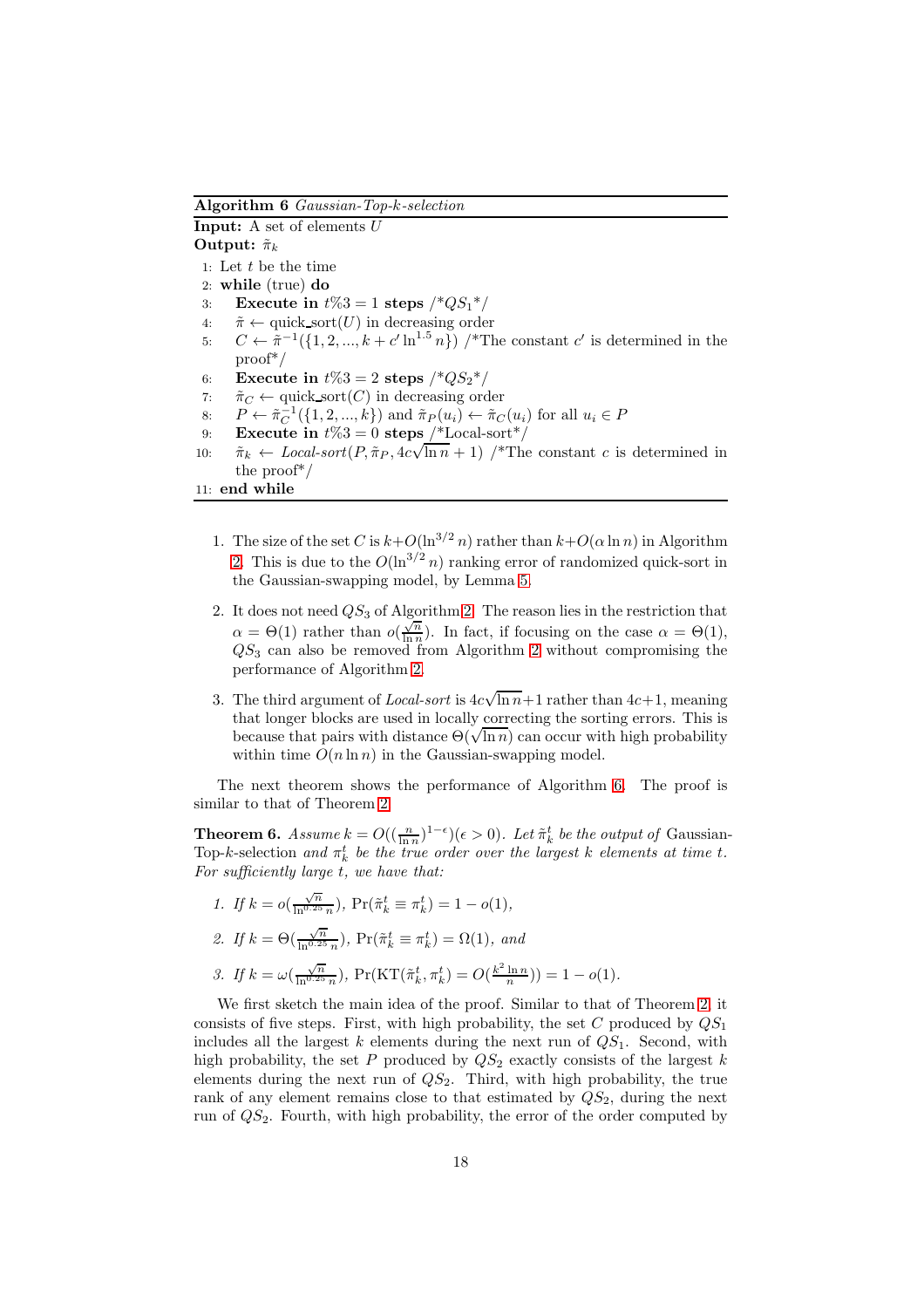*Local-sort* is upper-bounded by the swaps multiplied by  $O(\sqrt{\ln n})$  during the run of Local-sort. And fifth, proper upper bound of the swaps during a run of Local-sort is presented. These steps immediately lead to the theorem.

Proof. We'll also use two results in the proof of Lemma [4.](#page-13-1) First, each time the probability that any element is chosen to swap is  $\Theta(\frac{1}{n})$ . Second, pairs with distance greater than  $4\sqrt{\ln n}$  won't swap with probability  $1-o(1)$  during  $[t_6, t_0]$ .

We will show that the theorem holds at  $t_0$ , where  $t_0$  is an arbitrary time step after  $QS_1$  in Algorithm [6](#page-17-0) has run twice.

Consider the last completed *Local-sort* before  $t_0$ , which starts at  $t_2$  and terminates at  $t_1$ . It is easy to see that  $t_0 - t_1 = O(k\sqrt{\ln n})$  and  $t_1 - t_2 =$  $O(k\sqrt{\ln n})$ . Also note that the input of *Local-sort* at  $t_2$  comes from the latest completed  $QS_2$  before  $t_2$ , which starts at  $t_4$  and terminates at  $t_3$ . By Lemma [4,](#page-13-1) with probability  $1 - o(1)$ ,  $t_3 - t_4 = O(T)$  and  $t_0 - t_3 = O(T)$ , where  $T =$  $O(\ln^{1.5} n \ln \ln n)$  if  $k = o(\ln^{1.5} n)$  and  $T = O(k \ln k)$  otherwise. Likewise, the input of  $QS_2$  at  $t_4$  comes from the latest completed  $QS_1$  before  $t_4$ , which starts at  $t_6$  and finishes at  $t_5$ , and with probability  $1 - o(1)$ ,  $t_0 - t_5 = O(n \ln n)$  and  $t_5 - t_6 = O(n \ln n)$ . The relation from  $t_6$  to  $t_0$  is illustrated in Fig. [2.](#page-19-0)

**Step 1.** We show that with probability  $1 - o(1)$ , for all  $u_i \in U$  and all  $t \in [t_5, t_0], |\pi^t(u_i) - \tilde{\pi}^{t_5}(u_i)| \le c' \ln^{1.5} n$ , where  $c'$  is a constant.

Note that  $|\pi^t(u_i) - \tilde{\pi}^{t_5}(u_i)| \leq |\pi^t(u_i) - \pi^{t_5}(u_i)| + |\pi^{t_5}(u_i) - \tilde{\pi}^{t_5}(u_i)|$ , and  $Pr(|\pi^{t_5}(u_i) - \tilde{\pi}^{t_5}(u_i)| \leq c_1 \ln^{1.5} n) = 1 - o(\frac{1}{n^2})$  for some constant  $c_1$  by Lemma [5.](#page-14-0) From Chernoff bound and the fact that during  $[t_5, t_0]$ , the rank of  $u_i$  changes  $O(\ln^{1.5} n)$  in expectation,  $Pr(|\pi^t(u_i) - \pi^{t_5}(u_i)| \leq c_2 \ln^{1.5} n) = 1 - o(\frac{1}{n^2})$ . Hence, due to Union bound,  $Pr(\forall t \in [t_5, t_0] \land \forall u_i \in U, |\pi^t(u_i) - \tilde{\pi}^{t_5}(u_i)| \leq c' \ln^{1.5} n) =$  $1 - o(\frac{1}{n})$ , where  $c' = c_1 + c_2$ .

As a result, event  $\mathcal{E}_1$  happens with probability  $1 - o(1)$ , where  $\mathcal{E}_1$  means that the set C produced at  $t_5$  by  $QS_1$ , denoted as  $C^{t_5}$ , contains all the largest k elements during  $[t_5, t_0]$ .

**Step 2.** We show that event  $\mathcal{E}_2$  happens with probability  $1 - o(1)$ , where  $\mathcal{E}_2$  stands for the event that the set P produced by  $QS_2$  at  $t_3$ , denoted as  $P^{t_3}$ , exactly consists of the largest k elements of U during  $[t_3, t_0]$ .

Considering the semantics of  $QS_2$ , it follows from two facts. On the one hand,  $\mathcal{E}_1$  happens with probability 1 –  $o(1)$ . One the other hand, event  $\mathcal{E}_3$ happens with probability  $1 - O(\frac{T\sqrt{\ln n}}{n}) = 1 - o(1)$ , where  $\mathcal{E}_3$  means that the neighbourhood of k-th element at time  $t_4$  don't swap during  $[t_4, t_0]$ .

Therefore, hereunder we'll assume that  $\mathcal{E}_1, \mathcal{E}_2$  and  $\mathcal{E}_3$  all happen.

Now we prove that the theorem holds if  $k = o(\ln^{1.5} n)$ . When  $k = o(\ln^{1.5} n)$ ,  $|C| = O(\ln^{1.5} n)$ . Therefore, with probability  $1-o(1)$ ,  $t_0-t_4 = O(\ln^{1.5} n \ln \ln n)$ . When  $t_0 - t_4 = O(\ln^{1.5} n \ln \ln n)$ , no element of C changes places during  $[t_4, t_0]$ with probability  $1 - O(\frac{\ln^3 n \ln \ln n}{n}) = 1 - o(1)$ . If the order of C does not change throughout  $[t_4, t_0]$ , the order over P estimated by  $QS_2$  at  $t_3$  is exactly  $\pi^t|_P$  for all  $t \in [t_3, t_0]$ . Then, the order over P estimated by *Local-sort* at  $t_1$  is equal to  $\pi^t|_P$  for  $t \in [t_1, t_0]$ , immediately leading to the theorem.

As a result, in the rest of the proof, we assume that  $k = \Omega(\ln^{1.5} n)$ .

Let  $\tilde{\pi}_C^{t_3}$  be the order of C estimated by  $QS_2$  at time  $t_3$ , and  $\tilde{\pi}_P^{t_3} \triangleq \tilde{\pi}_C^{t_3}|_{P^{t_3}}$  be the induced order of  $P^{t_3}$ .

**Step 3.** We show that for a constant c, with probability  $1 - o(1)$ , for all  $u_j \in P^{t_3}$  and all  $t \in [t_3, t_0], |\pi^t(u_j) - \tilde{\pi}_P^{t_3}(u_j)| \leq c\sqrt{\ln n}$ .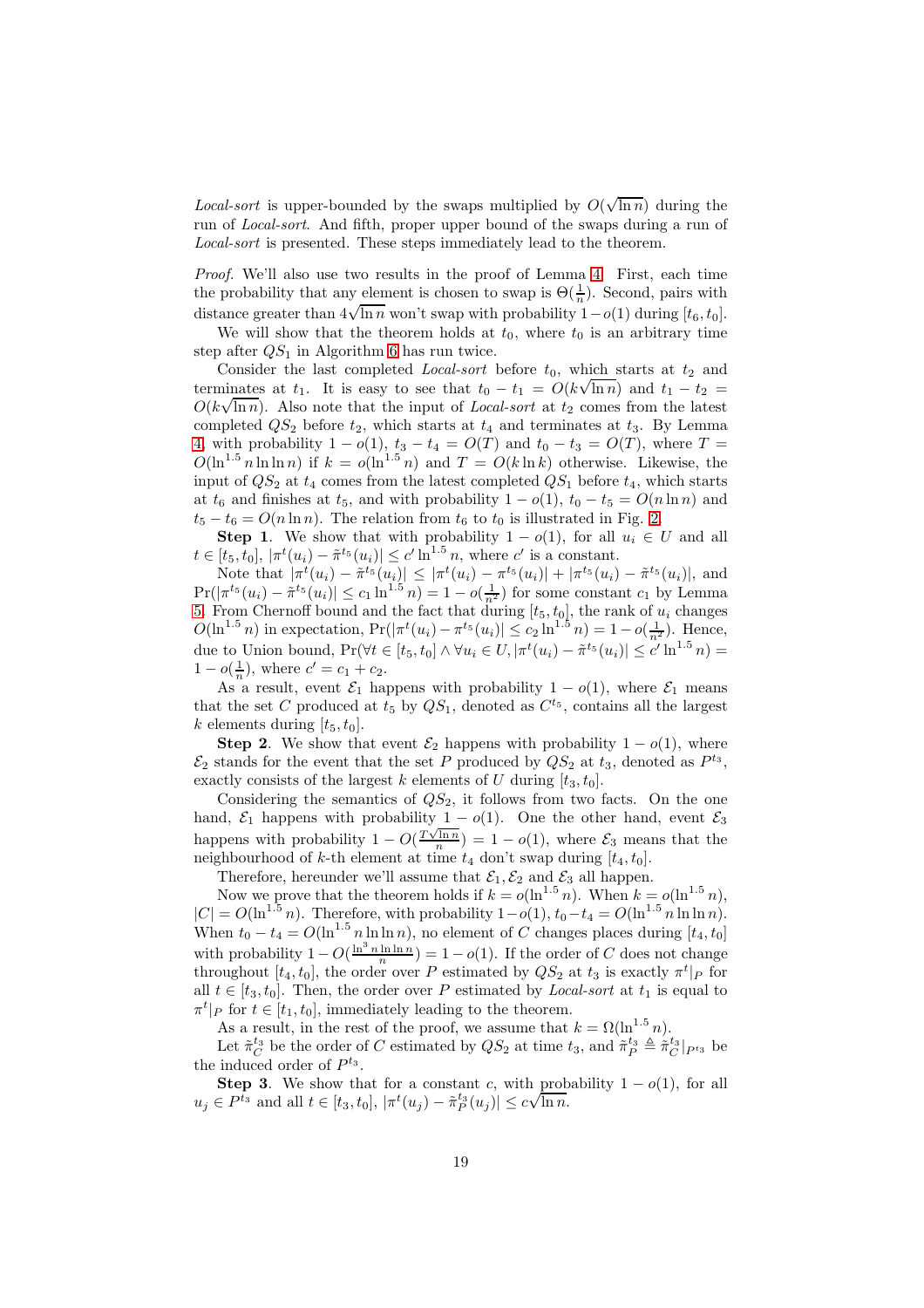

<span id="page-19-0"></span>Figure 2: Relationship from  $t_6$  to  $t_0$ 

To see why, first consider  $Y_i$ , the number of times that the element  $(\pi^{t_4})^{-1}(i)$ swaps during  $[t_4, t_0]$ . Since  $t_0 - t_4 = O(k \ln k)$  in expectation and with probability  $1 - o(1)$ ,  $E[Y_i] = O(\frac{k \ln k}{n})$ . By Chernoff bound, for any constant  $c_3 \geq e$ ,  $Pr(Y_i \ge c_3) \le (E[Y_i])^{c_3}$ . Because  $k = O((\frac{n}{\ln n})^{1-\epsilon})$ , there is a constant  $0 <$  $\beta < 1$  such that  $\frac{k \ln k}{n} = O(k^{\beta - 1})$ . Arbitrarily choose a constant  $c_4 > \max\{(1 - \frac{m}{n})\}$  $\beta$ )<sup>-1</sup>, e} and we have Pr( $\exists i \in [k], Y_i \ge c_4$ )  $\le k(O(\frac{k \ln k}{n})^{c_4}) = O(k^{1+(\beta-1)c_4}) =$ *o*(1). Consequently, Pr( $\forall i \in [k], Y_i < c_4$ ) = 1 − *o*(1).

On the other hand, during  $[t_4, t_3]$ , for every pivot element  $u_i$ , if elements in  $u_j$ -neighbourhood do not change places when  $u_j$  is a pivot, for any pair  $(u_a, u_b)$ that  $u_a < u_b$  always holds during  $[t_4, t_3]$ ,  $u_a <_{\tilde{\pi}_C}^{t_3} u_b$  also holds and such event happens with probability  $1 - O(\frac{k \ln k \sqrt{\ln n}}{n}) = 1 - o(1)$ .

For any element  $u_i$  in the set C, we define  $S_i$  as follows:

 $S_i = \{u_j: u_i <_{\tilde{\pi}_C^{t_3}} u_j, u_i >_{\pi^{t_3}} u_j, \exists t \in [t_4, t_3): u_i <_{\pi^{t}} u_j\} \bigcup \{u_j: u_i >_{\tilde{\pi}_C^{t_3}} u_j, u_i >_{\pi^{t_3}} u_j, u_i >_{\pi^{t_3}} u_j, \exists t \in [t_4, t_3): u_i <_{\pi^{t_3}} u_j\}$  $u_j, u_i <_{\pi^{t_3}} u_j, \exists t \in [t_4, t_3) : u_i >_{\pi^{t}} u_j \}$ 

 $|S_i|$  is bounded by the number of elements that once are in the  $u_i$ -neighbourhood at some time slot  $t \in [t_4, t_0]$ . Since during  $[t_4, t_0]$ , each element swaps at most c<sub>4</sub> times, there are at most  $2c_4^2 \times 4\sqrt{\ln n} = 8c_4^2\sqrt{\ln n}$  elements that are in the  $u_i$ -neighbourhood during  $[t_4, t_0]$ . Therefore, we have that  $|\pi^t(u_j) - \tilde{\pi}_P^{t_3}(u_j)| \leq$  $8c_4^2\sqrt{\ln n}$ . In the algorithm [6,](#page-17-0) let  $c = 8c_3^2$ .

**Step 4.** We claim that with high probability, for any  $u_i, u_j \in P^{t_3}$ ,  $\tilde{\pi}_k^{t_1}(u_i)$  <  $\tilde{\pi}_k^{t_1}(u_j)$  if  $\pi^t(u_i) < \pi^t(u_j)$  throughout  $[t_2, t_1]$ .

Since the probability that no swaps occur within  $u_{max}$ -neighbourhood during  $[t_2, t_1]$  is  $1 - O(\frac{k\sqrt{\ln n}}{n}) = 1 - o(1)$ , we assume hereunder that no swaps occur within  $u_{max}$ -neighbourhood during  $[t_2, t_1]$ .

The claim can be proved in three cases. Assume that  $\pi^t(u_i) < \pi^t(u_j)$  for all  $t \in [t_2, t_1]$ ). Let  $r_i \triangleq \tilde{\pi}_P^{t_3}(u_i)$  and  $r_j \triangleq \tilde{\pi}_P^{t_3}(u_j)$ .

- Case 1:  $u_i, u_j \in B_l$ . Let  $l_0$  be the largest such l. This implies that either  $u_{max}$  of  $B_{l_0}$  is either  $u_i$  or  $u_j$ . Since no element swaps while it is  $u_{max}$ , the  $u_{max}$  computed by *Local-sort* cannot be  $u_j$ . This means that  $u_{max}$  of  $B_{l_0}$  is  $u_i$  and  $\tilde{\pi}_k^{t_1}(u_i) = l_0 < \tilde{\pi}_k^{t_1}(u_j)$ .
- Case 2:  $r_i \leq r_j$  and there is no l such that  $u_i, u_j \in B_l$ . There must be some  $r_i - 4c\sqrt{\ln n} \le l < r_j - 4c\sqrt{\ln n}$  such that  $u_{max}$  of  $B_l$  is  $u_i$ . Hence,  $\tilde{\pi}_{k}^{t_1} = l < r_j - 4c\sqrt{\ln n} \leq \tilde{\pi}_{k}^{t_1}(u_j).$
- Case 3:  $r_i > r_j$  and there is no l such that  $u_i, u_j \in B_l$ . We have  $r_i r_j <$  $r_i - \tilde{\pi}^t(u_i) - r_j + \tilde{\pi}^t(u_j)$  for any  $t \in [t_2, t_1]$ , so  $r_i - r_j < 2c\sqrt{\ln n}$ . For any integer m, let  $V_m = (\tilde{\pi}_P^{t_3})^{-1} (\{1, 2, ..., m + 4c\sqrt{\ln n}\})$ . For all  $r_j = 4c\sqrt{\ln n} \le$  $l < r_i - 4c\sqrt{\ln n}$ , since  $B_l \subseteq V_l$  and  $|V_l \setminus V_{r_j-6c\sqrt{\ln n}-1}| \leq 4c\sqrt{\ln n}$ , one gets  $|B_l \bigcap V_{r_j-6c\sqrt{\ln n}-1}| \geq 1$ . For any  $u' \in B_l \bigcap V_{r_j-6c\sqrt{\ln n}-1}$  and for all  $t \in [t_2, t_1], \pi^t(u') \leq \tilde{\pi}_P^{t_3}(u') + c\sqrt{\ln n} \leq r_j - c\sqrt{\ln n} - 1 < \pi^t(u_j)$ . By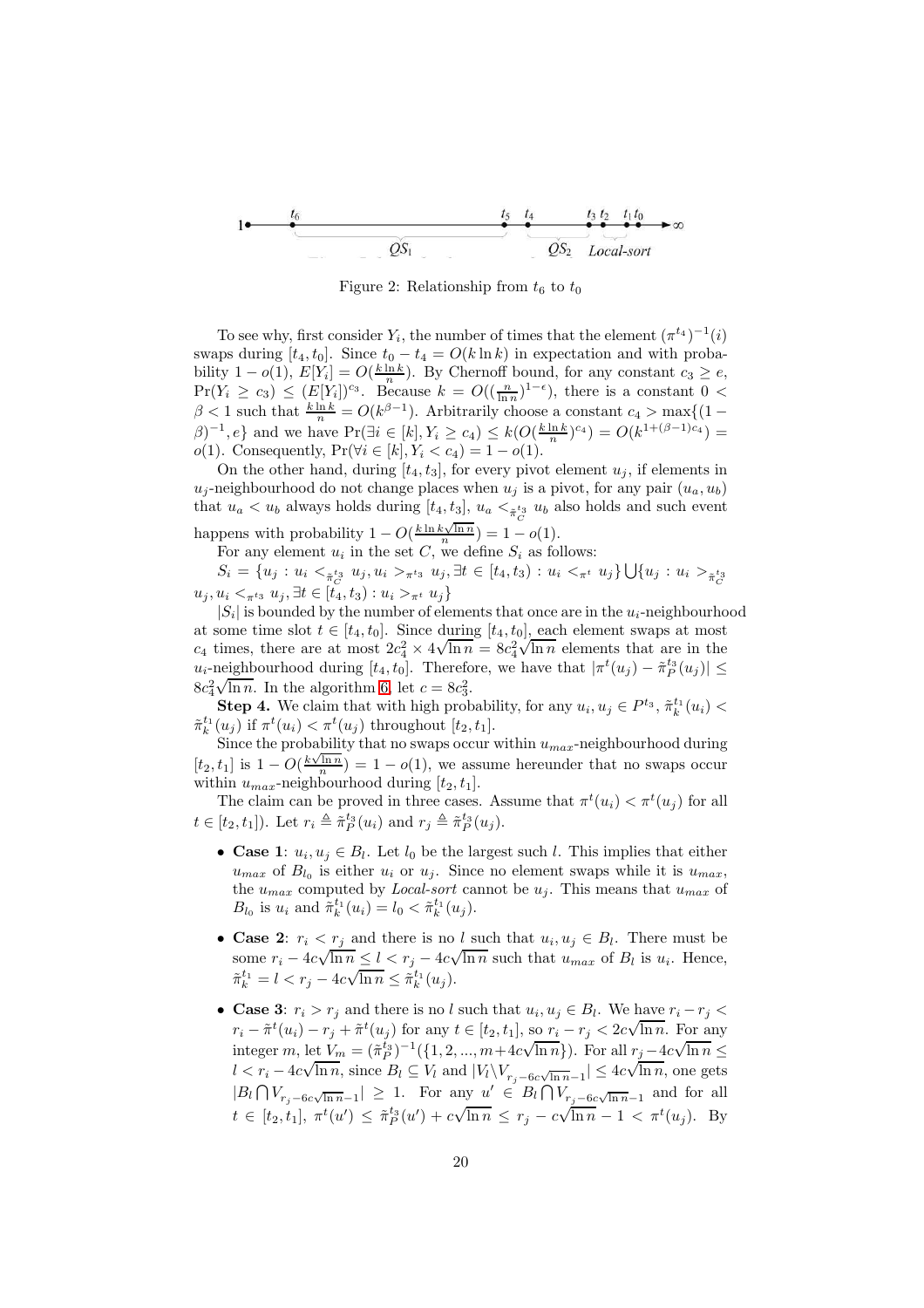the proof of case 1 (with  $u_i$  replaced by  $u'$ ),  $u_{max}$  of  $B_l$  is not  $u_j$  for any  $r_j - 4c\sqrt{\ln n} \le l < r_i - 4c\sqrt{\ln n}$ . This means that there exists l such that  $u_i, u_j \in B_l$ , which is a contradiction.

**Step 5.** The claim in Step 4 means that  $Pr(KT(\tilde{\pi}_k^{t_1}, \pi_k^{t_1}) \leq 4Y\sqrt{\ln n})$  $1 - o(1)$ , where Y is the number of swaps occurring in P during  $[t_2, t_1]$ . Since  $Pr(Y = 0) = (1 - \frac{k}{n})^{O(k\sqrt{\ln n})},$   $Pr(Y = 0) = 1 - o(1)$  if  $k = o(\frac{\sqrt{n}}{\ln^{0.25} n})$ , and  $Pr(Y = 0) = \Omega(1)$  if  $k = \Theta(\frac{\sqrt{n}}{\ln^{0.25} n})$ . When  $k = \omega(\frac{\sqrt{n}}{\ln^{0.25} n})$ , note that  $E[Y] =$  $O(\frac{k^2\sqrt{\ln n}}{n})$ , so Pr(KT( $\tilde{\pi}_k^{t_1}, \pi_k^{t_1}$ ) =  $O(\frac{k^2\ln n}{n})$ ) = 1 – o(1) by Chernoff bound. Actually, we still have these results if  $[t_2, t_0]$  is considered.  $\Box$ 

Altogether, the theorem holds.

As a counterpart of Theorem [2,](#page-9-2) Theorem [6](#page-17-1) differs in three aspects:

- It only considers  $\alpha = \Theta(1)$ , rather than  $\alpha = o(\frac{\sqrt{n}}{\ln n})$  $\frac{\sqrt{n}}{\ln n}$ ).
- The critical point of k is  $\Theta(\frac{\sqrt{n}}{\ln^{0.25}n})$ , instead of  $\Theta(\sqrt{\frac{n}{\alpha}})$ .
- Beyond the critical point, the error bound is  $O(\frac{k^2 \ln n}{n})$ , bigger than  $O(\frac{k^2 \alpha}{n})$ .

Except for the Gaussian distribution, d can also be determined by other discrete distributions, for example,  $p(d) = \frac{\beta}{d\gamma}$ , where  $\gamma$  is a constant and  $\beta$  is a normalizing factor. When  $\gamma$  is large enough (say,  $\gamma > 10$ ), the results similar to those in the Gaussian-swapping model can be obtained.

## <span id="page-20-0"></span>5 Conclusions

In this paper we completely solve the top-k-set problem for any  $k \leq n$  by algorithmically identifying the exact largest k objects with probability  $1 - o(1)$ at every time step in consecutive-swapping model and Gaussian-swapping model.

In *consecutive-swapping model*, for the top-k-selection problem, it can also be exactly solved at each time step with probability  $1-o(1)$  if  $k = o(\sqrt{\frac{n}{\alpha}})$ . And the upper bound is tight since when  $k = \Omega(\sqrt{\frac{n}{\alpha}})$ , no algorithms can estimate the correct order of the largest k elements with probability  $1 - o(1)$  at any large enough time t. For the case where  $k = \Theta(\sqrt{\frac{n}{\alpha}})$ , Algorithm [2](#page-8-0) is designed which solves the top- $k$ -selection problem error-free with a constant probability of success. When  $\alpha$  is a constant and  $k = \omega(\sqrt{n})$ , we show that any algorithm solving this problem must have error lower bound  $\Omega(\frac{k^2}{n})$  $\frac{\kappa}{n}$ ) with probability 1 – o(1). In fact, it is shown that the lower bound is tight if  $k = O((\frac{n}{\ln n})^{1-\epsilon})$  for any  $\epsilon > 0$ .

A number of problems remain open for the top- $k$ -selection problem in the consecutive-swapping model. For  $\alpha = \omega(1)$ , we don't show that if the error bound  $O(\frac{k^2\alpha}{n})$  is tight when  $k = \omega(\sqrt{\frac{n}{\alpha}})$ . And for  $\alpha = O(1)$ , there exists a gap between  $k = n$  and  $k = O((\frac{n}{\ln n})^{1-\epsilon})$ , where the error bound  $\Omega(\frac{k^2}{n})$  $\frac{k^2}{n}$ ) has not yet shown to be tight. We conjecture that the bound keeps tight. Currently, for the special case  $k = n$ , the best known upper bound is  $O(n \ln \ln n)$  [\[2\]](#page-21-0). Another direction is to study the trade-off between the error and the accessibility to the data. For example, if at every time step, the algorithm is allowed to query the relative order of  $\ln n$  objects, will the error vanish with high probability?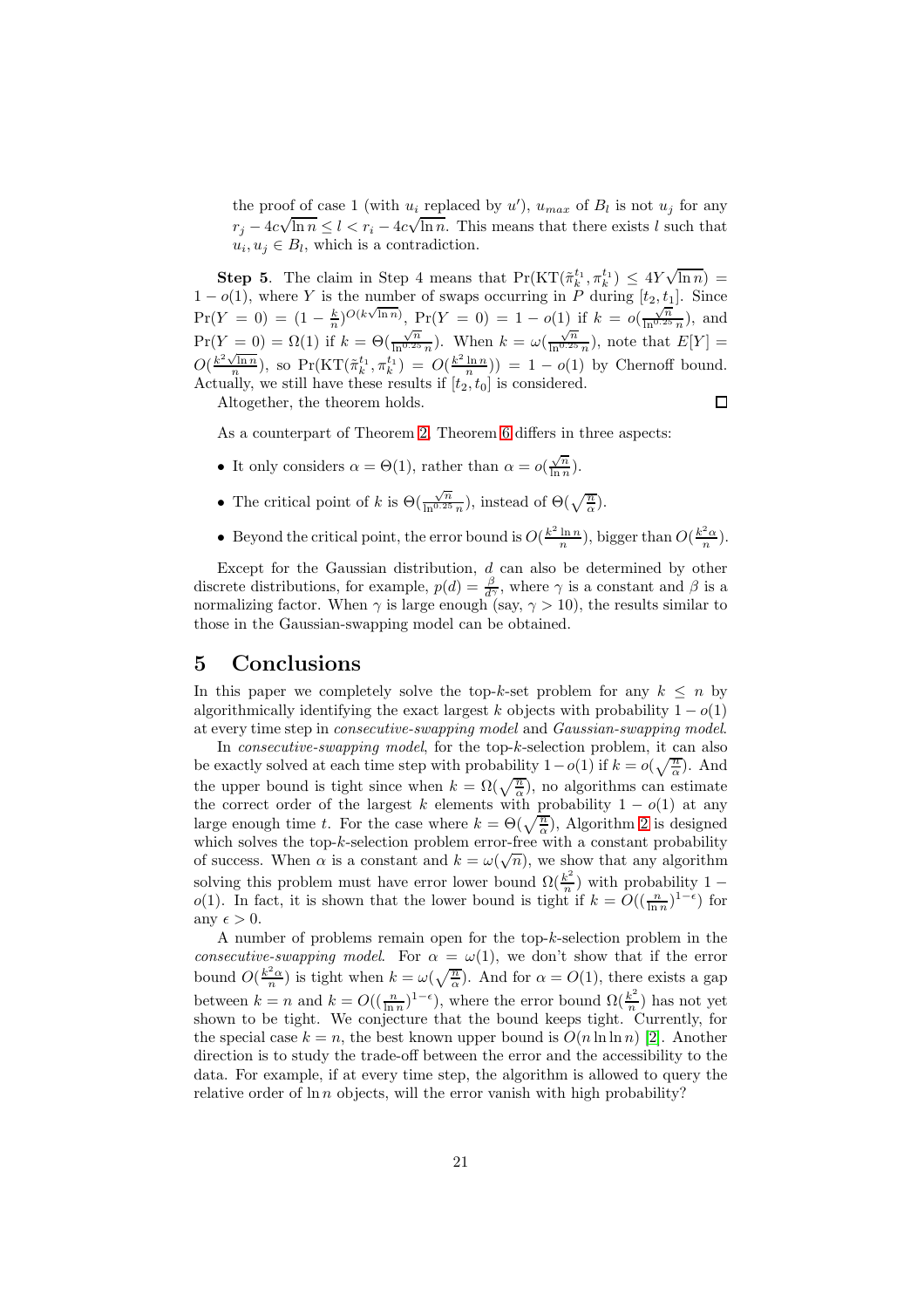In the *Gaussian-swapping model*, we obtained similar results for the topk-selection problem. However, we have not yet obtained any non-trivial lower bound.

## <span id="page-21-1"></span>References

- <span id="page-21-0"></span>[1] Thurstone, L.L. The Measurement of Values. The University of Chicago Press, 1959
- [2] A. Anagnostopoulos, R. Kumar, M. Mahdian, and E. Upfal. Sort me if you can: How to sort dynamic data. In Proceedings of the 36th International Colloquium on Automata, Languages and Programming (ICALP), LNCS Vol. 5566: 339-350, 2009.
- <span id="page-21-3"></span>[3] S. S. Kislitsyn. On the Selection of the k th Element of an Ordered Set by Pairwise Comparison. Sibirskii Mat. Zhurnal 5 (1964): 557-564.
- <span id="page-21-4"></span><span id="page-21-2"></span>[4] D.E. Knuth. The art of computer programming (Vol. 3). Addison-Wesley, MA, 1973.
- [5] M. Blum, R. Floyd, V. Pratt, R. Rivest, R. Tarjan. Time bounds for selection. Journal of Computer and System Sciences 7 (4): 448-461 (1973).
- <span id="page-21-5"></span>[6] Chee Yap. New upper bounds for selection. Communications of the ACM 19 (9): 501-508 (1976).
- <span id="page-21-7"></span><span id="page-21-6"></span>[7] Dorit Dor, Uri Zwick. Selecting the Median. SODA 1995: 28-37.
- [8] Arnold Schönhage, Mike Paterson, Nicholas Pippenger. Finding the Median. J. Comput. Syst. Sci. 13(2): 184-199 (1976).
- <span id="page-21-13"></span>[9] A. Moreland. Dynamic Data: Model, Sorting, Selection. 2014. http://cs.stanford.edu/∼[rishig/courses/ref/l12a.pdf](http://cs.stanford.edu/~rishig/courses/ref/l12a.pdf)
- <span id="page-21-8"></span>[10] A. Anagnostopoulos, R. Kumar, M. Mahdian, E. Upfal, and F. Vandin. Algorithms on evolving graphs. In Proceedings of the 3rd Innovations in Theoretical Computer Science Conference (ITCS). pp:149-160, ACM New York, NY, 2012.
- <span id="page-21-9"></span>[11] B. Bahmani, R. Kumar, M. Mahdian, and E. Upfal. Pagerank on an evolving graph. In Proceedings of the 18th ACM International Conference on Knowledge Discovery and Data Mining (SIGKDD). pp:24-32, ACM, 2012.
- <span id="page-21-10"></span>[12] H. Zhuang, Y. Sun, J. Tang, J. Zhang, and X. Sun. Influence maximization in dynamic social networks. In Proceedings of 13th IEEE International Conference on Data Mining (ICDM). pp:1313-1318, IEEE, 2013.
- <span id="page-21-11"></span>[13] A. G. Labouseur, P. W. Olsen, and J. H. Hwang. Scalable and Robust Management of Dynamic Graph Data. In Proceedings of the 1st International Workshop on Big Dynamic Distributed Data (BD3@VLDB). pp:43- 48, 2013.
- <span id="page-21-12"></span>[14] C. Ren. Algorithms for evolving graph analysis. Doctoral dissertation, The University of Hong Kong (Pokfulam, Hong Kong), 2014.